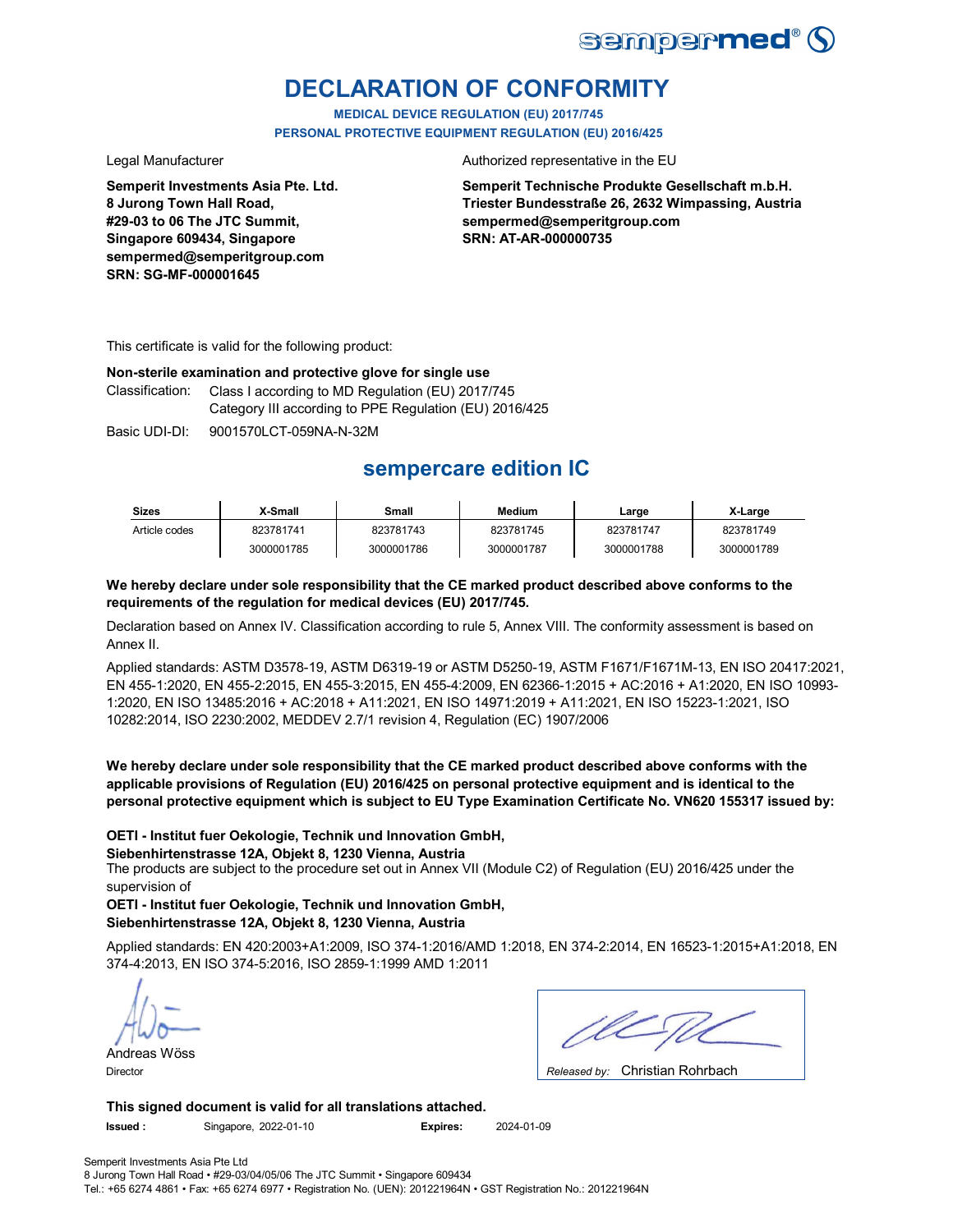

# **KONFORMITÄTSERKLÄRUNG**

MEDIZINPRODUKTEVERORDNUNG (EU) 2017/745 VERORDNUNG (EU) 2016/425 FÜR PERSÖNLICHE SCHUTZAUSRÜSTUNG

**Semperit Investments Asia Pte. Ltd. 8 Jurong Town Hall Road, #29-03 to 06 The JTC Summit, Singapore 609434, Singapore sempermed@semperitgroup.com SRN: SG-MF-000001645**

### Hersteller EU-Bevollmächtigter

**Semperit Technische Produkte Gesellschaft m.b.H. Triester Bundesstraße 26, 2632 Wimpassing, Austria sempermed@semperitgroup.com SRN: AT-AR-000000735**

Dieses Zertifikat ist gültig für die folgenden Produkte:

## **Nicht-steriler Untersuchungs- und Schutzhandschuh für den Einmalgebrauch**

Klassifizierung: Klasse I gemäß Medizinprodukteverordnung (EU) 2017/745

Kategorie III gemäß PSA Verordnung (EU) 2016/425

Basic UDI-DI: 9001570LCT-059NA-N-32M

## **sempercare edition IC**

| Größen         | K-Small   | Small     | <b>Medium</b> | Large     | X-Large   |
|----------------|-----------|-----------|---------------|-----------|-----------|
| Artikelnummern | 823781741 | 823781743 | 823781745     | 823781747 | 823781749 |

## **Wir bestätigen hiermit unter alleiniger Verantwortung, dass die CE gekennzeichneten Produkte mit den Anforderungen der Medizinprodukteverordnung (EU) 2017/745 übereinstimmen.**

Erklärung basierend auf Anhang IV. Klassifizierung gemäß Regel 5, Anhang VIII. Konformitätsbewertung gemäß Anhang II.

Angewandte Normen: ASTM D3578-19, ASTM D6319-19 or ASTM D5250-19, ASTM F1671/F1671M-13, EN ISO 20417:2021, EN 455-1:2020, EN 455-2:2015, EN 455-3:2015, EN 455-4:2009, EN 62366-1:2015 + AC:2016 + A1:2020, EN ISO 10993-1:2020, EN ISO 13485:2016 + AC:2018 + A11:2021, EN ISO 14971:2019 + A11:2021, EN ISO 15223- 1:2021, ISO 10282:2014, ISO 2230:2002, MEDDEV 2.7/1 revision 4, Regulation (EC) 1907/2006

## **Wir bestätigen hiermit unter alleiniger Verantwortung, dass die oben genannten CE gekennzeichneten Produkte mit den maßgeblichen Bestimmungen der Verordnung (EU) 2016/425 für Persönliche Schutzausrüstung übereinstimmen und Gegenstand sind der EU-Baumusterprüfbescheinigung Nr. VN620 155317 ausgestellt durch:**

## **OETI - Institut fuer Oekologie, Technik und Innovation GmbH, Siebenhirtenstrasse 12A, Objekt 8, 1230 Vienna, Austria**

**OETI - Institut fuer Oekologie, Technik und Innovation GmbH, Siebenhirtenstrasse 12A, Objekt 8, 1230 Vienna, Austria** Die Produkte sind Gegenstand der Verfahren gemäß Annex VII (Module C2) der Verordnung unter Aufsicht von

Angewandte Normen: EN 420:2003+A1:2009, ISO 374-1:2016/AMD 1:2018, EN 374-2:2014, EN 16523-1:2015+A1:2018, EN 374-4:2013, EN ISO 374-5:2016, ISO 2859-1:1999 AMD 1:2011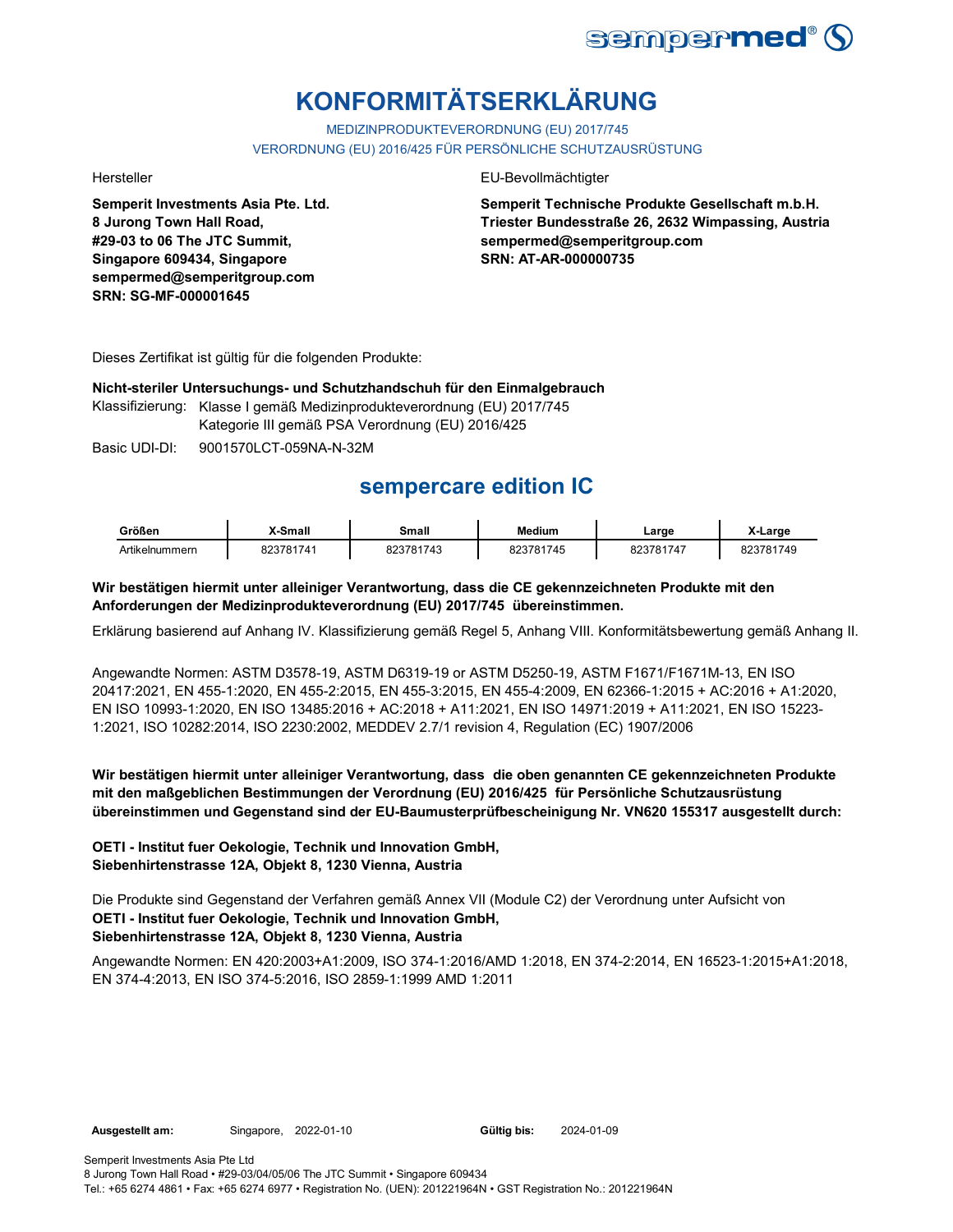

# **DÉCLARATION DE CONFORMITÉ**

RÈGLEMENT POUR LES DISPOSITIFS MÉDICAUX (UE) 2017/745 RÈGLEMENT (UE) 2016/425 POUR L'ÉQUIPEMENT DE PROTECTION INDIVIDUELLE

**Semperit Investments Asia Pte. Ltd. 8 Jurong Town Hall Road, #29-03 to 06 The JTC Summit, Singapore 609434, Singapore sempermed@semperitgroup.com SRN: SG-MF-000001645**

## Fabricant **Représentant UE**

**Semperit Technische Produkte Gesellschaft m.b.H. Triester Bundesstraße 26, 2632 Wimpassing, Austria sempermed@semperitgroup.com SRN: AT-AR-000000735**

Ce certificat est valable pour les produits suivants :

### **Gant d'examen et de protection non-stérile à usage unique**

Classification : Classe I selon la règlement pour dispositifs médicaux (UE) 2017/745 Catégorie III selon la règlement EPI (UE) 2016/425

Basic UDI-DI: 9001570LCT-059NA-N-32M

## **sempercare edition IC**

| <b>Tailles</b>    | X-Small   | Small     | Medium    | ∟arge     | X-Large   |
|-------------------|-----------|-----------|-----------|-----------|-----------|
| Numéros d'article | 823781741 | 823781743 | 823781745 | 823781747 | 823781749 |

## **Par la présente, nous déclarons sous notre propre responsabilité que les produits portant le symbole CE sont conformes aux exigences de la règlement sur les dispositifs médicaux (EU) 2017/745.**

La déclaration se fonde sur l'annexe IV. Classification selon la règle 5, annexe VIII. Évaluation de la conformité selon l'annexe II.

Normes appliquées : ASTM D3578-19, ASTM D6319-19 or ASTM D5250-19, ASTM F1671/F1671M-13, EN ISO 20417:2021, EN 455-1:2020, EN 455-2:2015, EN 455-3:2015, EN 455-4:2009, EN 62366-1:2015 + AC:2016 + A1:2020, EN ISO 10993-1:2020, EN ISO 13485:2016 + AC:2018 + A11:2021, EN ISO 14971:2019 + A11:2021, EN ISO 15223- 1:2021, ISO 10282:2014, ISO 2230:2002, MEDDEV 2.7/1 revision 4, Regulation (EC) 1907/2006

**Par la présente, nous déclarons sous notre propre responsabilité que les produits portant le symbole CE mentionnés ci-dessus sont conformes aux dispositions essentielles de la règlement (UE) 2016/425 concernant l'équipement de protection individuelle sont identiques à l'équipement de protection individuelle faisant l'objet du certificat d'examen de type UE numéro VN620 155317 délivré par:**

## **OETI - Institut fuer Oekologie, Technik und Innovation GmbH, Siebenhirtenstrasse 12A, Objekt 8, 1230 Vienna, Austria**

**OETI - Institut fuer Oekologie, Technik und Innovation GmbH, Siebenhirtenstrasse 12A, Objekt 8, 1230 Vienna, Austria** Les produits sont soumis aux procédures visées dans l'annexe VII (Module C2) de la règlement sous la surveillance de

Normes appliquées : EN 420:2003+A1:2009, ISO 374-1:2016/AMD 1:2018, EN 374-2:2014, EN 16523-1:2015+A1:2018, EN 374-4:2013, EN ISO 374-5:2016, ISO 2859-1:1999 AMD 1:2011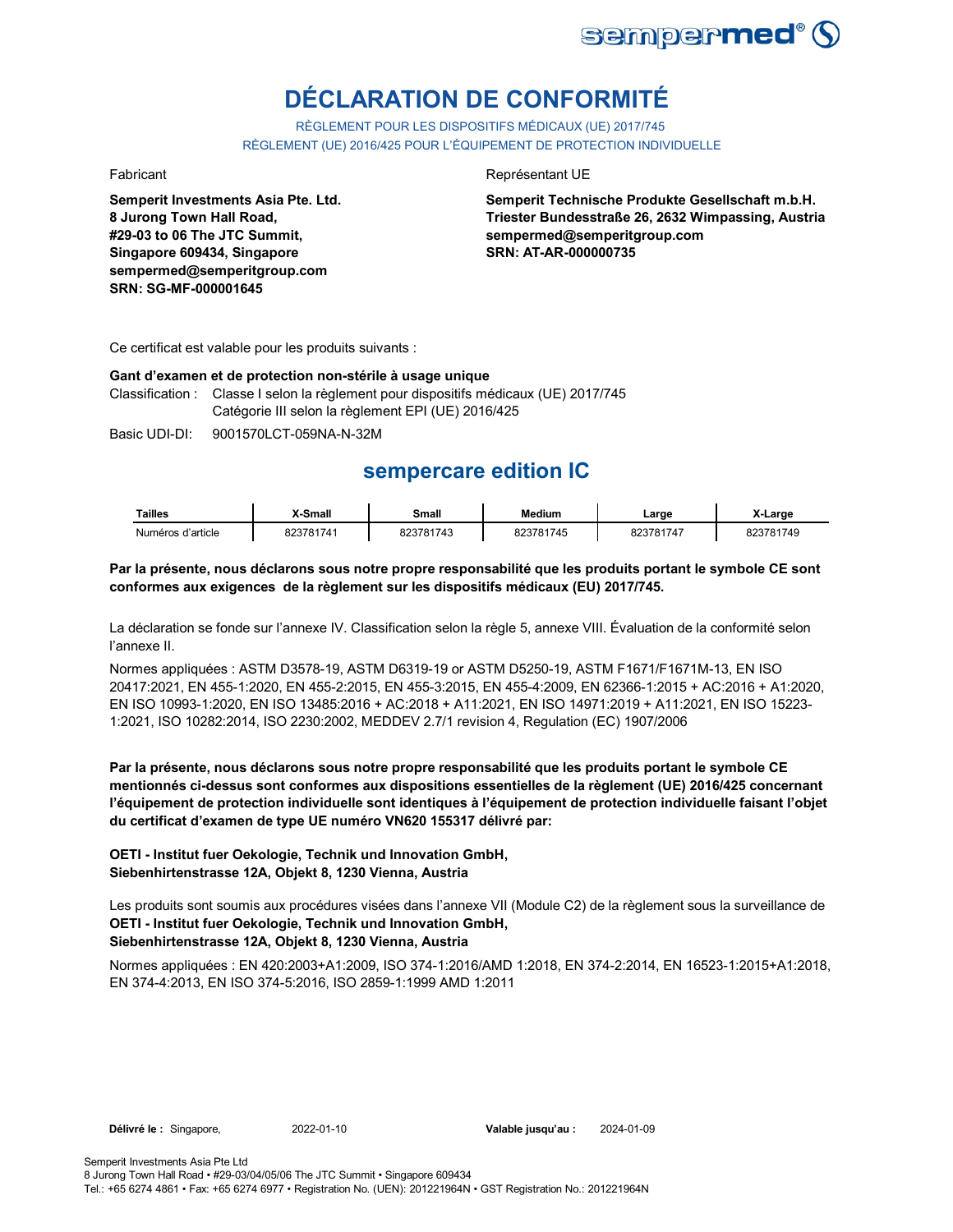

# **DICHIARAZIONE DI CONFORMITÀ**

REGOLAMENTO SUL DISPOSITIVO MEDICO (UE) 2017/745 REGOLAMENTO (UE) 2016/425 DELL'APPARECCHIATURA DI PROTEZIONE INDIVIDUALE

**Semperit Investments Asia Pte. Ltd. 8 Jurong Town Hall Road, #29-03 to 06 The JTC Summit, Singapore 609434, Singapore sempermed@semperitgroup.com SRN: SG-MF-000001645**

Produttore Rappresentante autorizzato nell'UE

**Semperit Technische Produkte Gesellschaft m.b.H. Triester Bundesstraße 26, 2632 Wimpassing, Austria sempermed@semperitgroup.com SRN: AT-AR-000000735**

Questo certificato è valido per il seguente prodotto:

#### **Guanto protettivo non sterile monouso da esame**

Clasificazione: Classe I secondo il regolamento dispositivi medici (UE) 2017/745 Categoria III secondo il regolamento (UE) 2016/425 del PPE

Basic UDI-DI: 9001570LCT-059NA-N-32M

## **sempercare edition IC**

| <b>Misure</b>   | X-Small   | Small     | <b>Medium</b> | Large     | X-Large   |
|-----------------|-----------|-----------|---------------|-----------|-----------|
| Codici articolo | 823781741 | 823781743 | 823781745     | 823781747 | 823781749 |

## **Con la presente, dichiariamo sotto la nostra esclusiva responsabilità che il prodotto con marchio CE sopra descritto soddisfa i requisiti del regolamento sui dispositivi medici (UE) 2017/745 .**

Dichiarazione basata sull'allegato IV. Classificazione secondo la regola 5, allegato VIII. La valutazione della conformità si basa sull'allegato II.

Norme applicate: ASTM D3578-19, ASTM D6319-19 or ASTM D5250-19, ASTM F1671/F1671M-13, EN ISO 20417:2021, EN 455-1:2020, EN 455-2:2015, EN 455-3:2015, EN 455-4:2009, EN 62366-1:2015 + AC:2016 + A1:2020, EN ISO 10993- 1:2020, EN ISO 13485:2016 + AC:2018 + A11:2021, EN ISO 14971:2019 + A11:2021, EN ISO 15223-1:2021, ISO 10282:2014, ISO 2230:2002, MEDDEV 2.7/1 revision 4, Regulation (EC) 1907/2006

**Con la presente, dichiariamo sotto la nostra esclusiva responsabilità che il prodotto con marchio CE sopra descritto è conforme alle disposizioni applicabili del Regolamento (UE) 2016/425 sui dispositivi di protezione individuale ed è identico al dispositivo di protezione personale che è soggetto al Certificato di Esame di Tipo UE n. VN620 155317 rilasciato da:**

**OETI - Institut fuer Oekologie, Technik und Innovation GmbH, Siebenhirtenstrasse 12A, Objekt 8, 1230 Vienna, Austria**

**OETI - Institut fuer Oekologie, Technik und Innovation GmbH,**  ed è soggetto alla procedura di cui all'allegato VII (modulo C2) del regolamento (UE) 2016/425 sotto il controllo di

## **Siebenhirtenstrasse 12A, Objekt 8, 1230 Vienna, Austria**

Norme applicate: EN 420:2003+A1:2009, ISO 374-1:2016/AMD 1:2018, EN 374-2:2014, EN 16523-1:2015+A1:2018, EN 374-4:2013, EN ISO 374-5:2016, ISO 2859-1:1999 AMD 1:2011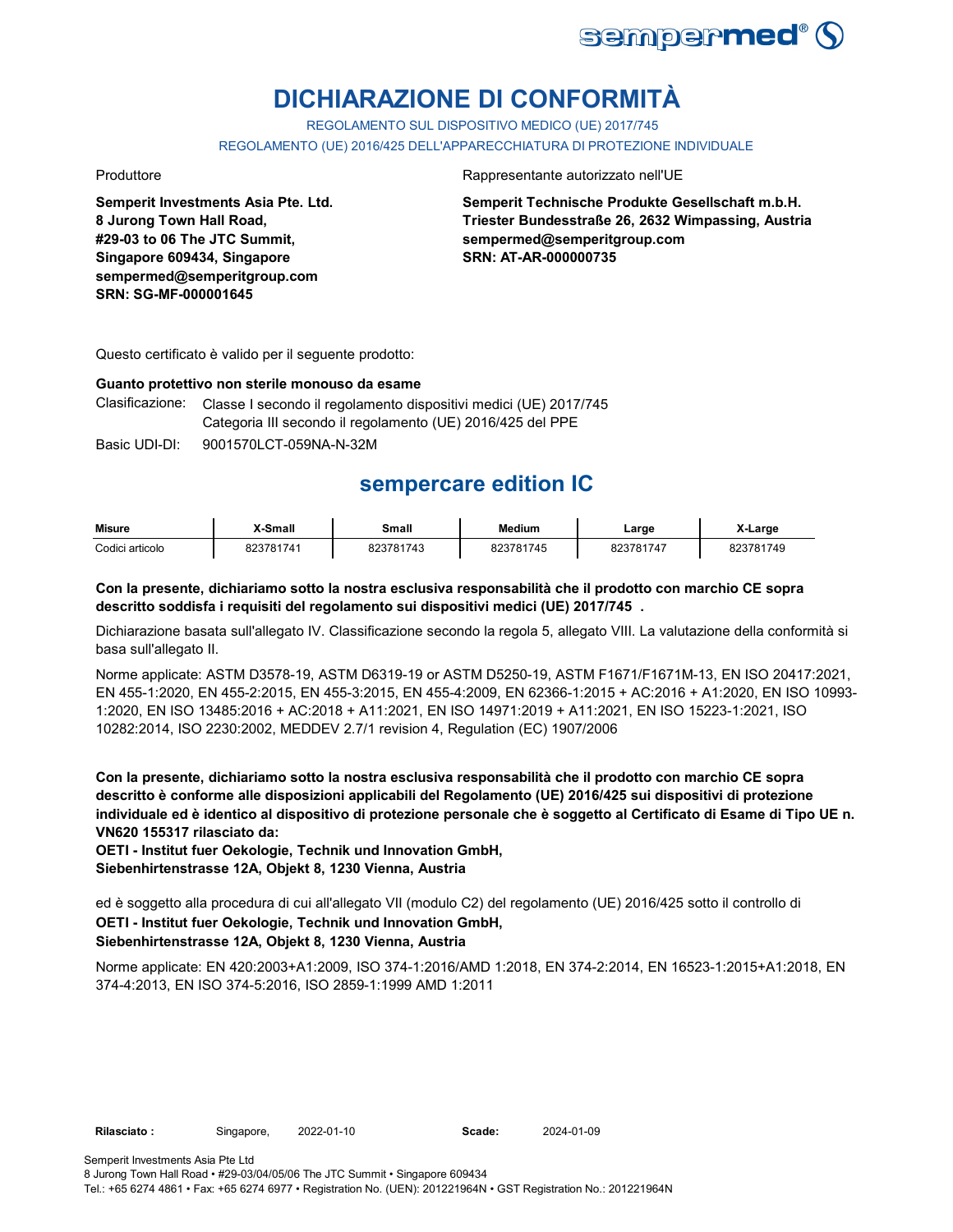

# **CONFORMITEITSVERKLARING**

VERORDENING MEDISCHE PRODUCTEN (EU) 2017/745

VERORDENING (EU) 2016/425 BETREFFENDE PERSOONLIJKE BESCHERMENDE UITRUSTING

**Semperit Investments Asia Pte. Ltd. 8 Jurong Town Hall Road, #29-03 to 06 The JTC Summit, Singapore 609434, Singapore sempermed@semperitgroup.com SRN: SG-MF-000001645**

### Fabrikant Gemachtigde EU

**Semperit Technische Produkte Gesellschaft m.b.H. Triester Bundesstraße 26, 2632 Wimpassing, Austria sempermed@semperitgroup.com SRN: AT-AR-000000735**

Dit certificaat is geldig voor de volgende producten:

## **Niet-steriele onderzoeks- en beschermende handschoenen voor eenmalig gebruik**

Classificatie: Klasse I volgens Verordening (EU) 2017/745 betreffende medische hulpmiddelen Categorie III volgens PBM-verordening (EU) 2016/425

Basic UDI-DI: 9001570LCT-059NA-N-32M

## **sempercare edition IC**

| <b>Maten</b>   | X-Small   | Small     | <b>Medium</b> | Large     | X-Large   |
|----------------|-----------|-----------|---------------|-----------|-----------|
| Artikelnummers | 823781741 | 823781743 | 823781745     | 823781747 | 823781749 |

**Wij verklaren hierbij onder uitsluitende verantwoordelijkheid, dat de CE-gemarkeerde producten voldoen aan de vereisten van de Verordening Medische Hulpmiddelen (EU) 2017/745.**

Verklaring op basis van bijlage IV. Classificatie volgens regel 5, bijlage VIII. De conformiteitsbeoordeling is gebaseerd op bijlage II.

Toegepaste normen: ASTM D3578-19, ASTM D6319-19 or ASTM D5250-19, ASTM F1671/F1671M-13, EN ISO 20417:2021, EN 455-1:2020, EN 455-2:2015, EN 455-3:2015, EN 455-4:2009, EN 62366-1:2015 + AC:2016 + A1:2020, EN ISO 10993-1:2020, EN ISO 13485:2016 + AC:2018 + A11:2021, EN ISO 14971:2019 + A11:2021, EN ISO 15223-1:2021, ISO 10282:2014, ISO 2230:2002, MEDDEV 2.7/1 revision 4, Regulation (EC) 1907/2006

**Hierbij verklaren wij onder uitsluitende verantwoordelijkheid, dat de bovengenoemde CE-gemarkeerde producten voldoen aan de relevante bepalingen van de Verordening (EU) 2016/425 over persoonlijke beschermingsmiddelen en het onderworpen zijn aan het certificaat van EU-typeonderzoek nr.VN620 155317 uitgegeven door:**

**OETI - Institut fuer Oekologie, Technik und Innovation GmbH, Siebenhirtenstrasse 12A, Objekt 8, 1230 Vienna, Austria**

De producten vallen onder de procedures van bijlage VII (module C2) van de verordening onder toezicht van

## **OETI - Institut fuer Oekologie, Technik und Innovation GmbH, Siebenhirtenstrasse 12A, Objekt 8, 1230 Vienna, Austria**

Toegepaste normen: EN 420:2003+A1:2009, ISO 374-1:2016/AMD 1:2018, EN 374-2:2014, EN 16523- 1:2015+A1:2018, EN 374-4:2013, EN ISO 374-5:2016, ISO 2859-1:1999 AMD 1:2011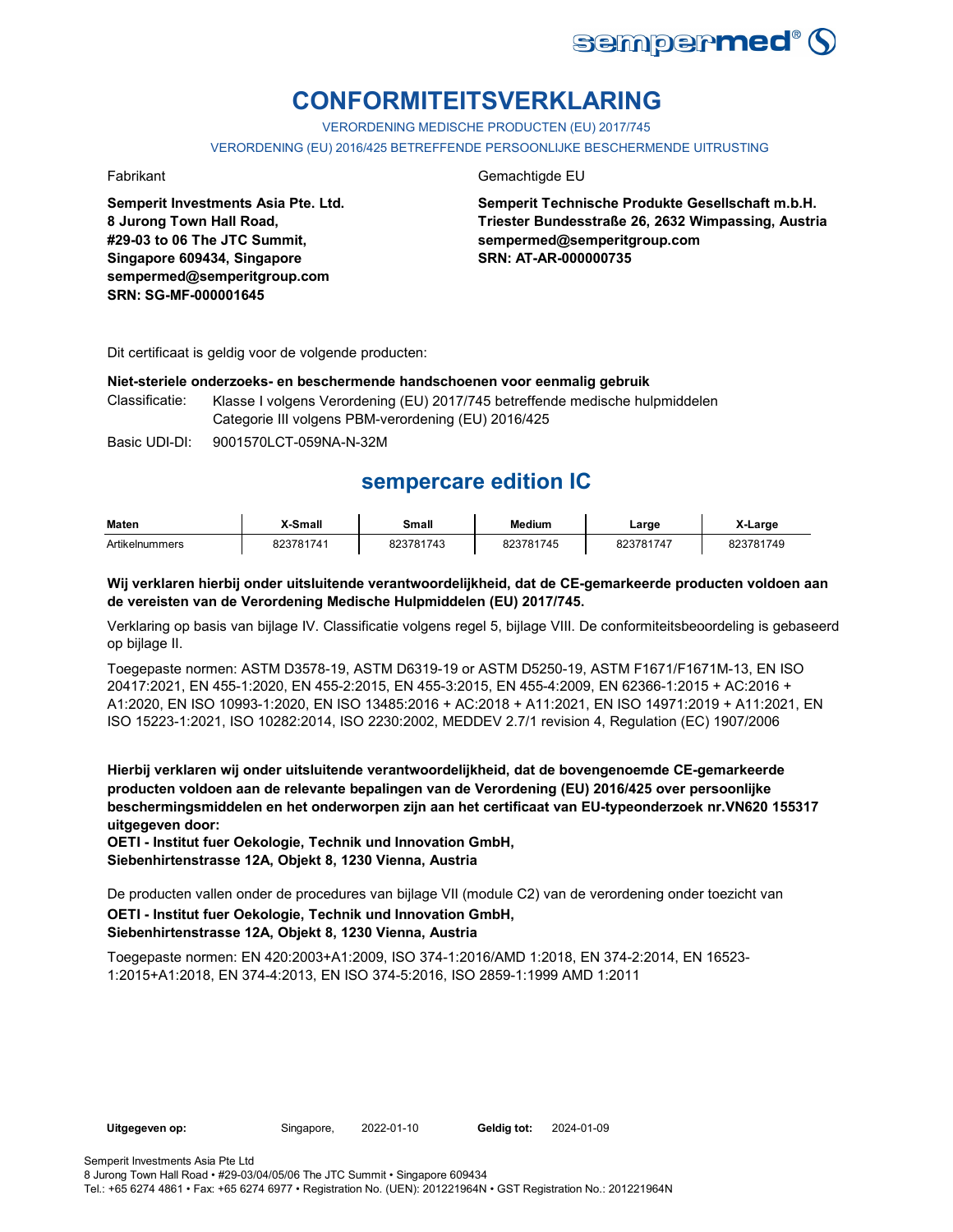

# **DECLARACIÓN DE CONFORMIDAD**

REGLAMENTO (UE) 2017/745 DE PRODUCTOS MEDICINALES REGLAMENTO (UE) 2016/425 PARA EQUIPAMIENTOS PERSONALES

**Semperit Investments Asia Pte. Ltd. 8 Jurong Town Hall Road, #29-03 to 06 The JTC Summit, Singapore 609434, Singapore sempermed@semperitgroup.com SRN: SG-MF-000001645**

### Fabricante Representante de la UE

**Semperit Technische Produkte Gesellschaft m.b.H. Triester Bundesstraße 26, 2632 Wimpassing, Austria sempermed@semperitgroup.com SRN: AT-AR-000000735**

El presente certificado es válido para los siguientes productos:

#### **Guante de exploración y protección no estéril para un solo uso**

| Clasificación: | Clase I según el Reglamento de Productos Medicinales (EU) 2017/745 |
|----------------|--------------------------------------------------------------------|
|                | Categoría III según el Reglamento EPI (UE) 2016/425                |

Basic UDI-DI: 9001570LCT-059NA-N-32M

## **sempercare edition IC**

| Tamaños            | <b>X-Small</b> | Small     | Medium    | Large     | X-Large   |
|--------------------|----------------|-----------|-----------|-----------|-----------|
| Número de artículo | 823781741      | 823781743 | 823781745 | 823781747 | 823781749 |

### **Por la presente confirmamos bajo nuestra exclusiva responsabilidad que los productos con marcado CE cumplen con los requisitos del Reglamento (UE) 2017/745 sobre productos sanitarios.**

Declaración basada en el anexo IV. Clasificación según la norma 5 del anexo VIII. La evaluación de la conformidad se basa en el anexo II.

Normas aplicadas: ASTM D3578-19, ASTM D6319-19 or ASTM D5250-19, ASTM F1671/F1671M-13, EN ISO 20417:2021, EN 455-1:2020, EN 455-2:2015, EN 455-3:2015, EN 455-4:2009, EN 62366-1:2015 + AC:2016 + A1:2020, EN ISO 10993- 1:2020, EN ISO 13485:2016 + AC:2018 + A11:2021, EN ISO 14971:2019 + A11:2021, EN ISO 15223-1:2021, ISO 10282:2014, ISO 2230:2002, MEDDEV 2.7/1 revision 4, Regulation (EC) 1907/2006

## **Por la presente confirmamos, bajo nuestra exclusiva responsabilidad, que los productos arriba mencionados con la marca CE cumplen con las disposiciones pertinentes del Reglamento (UE) 2016/425 para equipos de protección personal y están sujetos al Certificado de examen de tipo nº. VN620 155317 expedido por:**

## **OETI - Institut fuer Oekologie, Technik und Innovation GmbH,**

**Siebenhirtenstrasse 12A, Objekt 8, 1230 Vienna, Austria**

Los productos están sujetos a los procedimientos establecidos en el anexo VII (módulo C2) del Reglamento bajo la supervisión de

## **OETI - Institut fuer Oekologie, Technik und Innovation GmbH, Siebenhirtenstrasse 12A, Objekt 8, 1230 Vienna, Austria**

Normas aplicadas: EN 420:2003+A1:2009, ISO 374-1:2016/AMD 1:2018, EN 374-2:2014, EN 16523-1:2015+A1:2018, EN 374-4:2013, EN ISO 374-5:2016, ISO 2859-1:1999 AMD 1:2011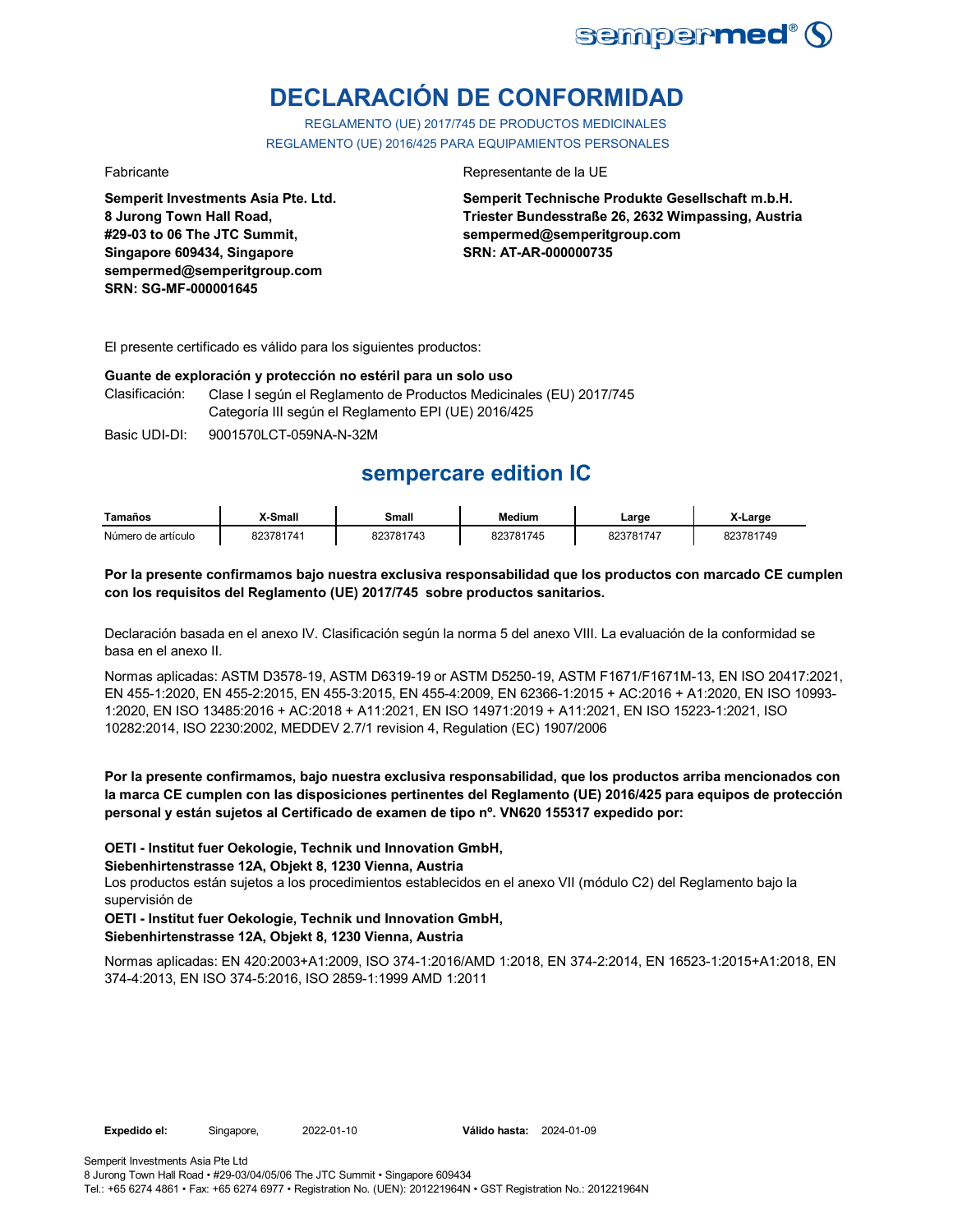

# **DECLARAÇÃO DE CONFORMIDADE**

REGULAMENTO (UE) 2017/745 SOBRE DISPOSITIVOS MÉDICOS REGULAMENTO (UE) 2016/425 SOBRE EQUIPAMENTO DE PROTEÇÃO INDIVIDUAL

**Semperit Investments Asia Pte. Ltd. 8 Jurong Town Hall Road, #29-03 to 06 The JTC Summit, Singapore 609434, Singapore sempermed@semperitgroup.com SRN: SG-MF-000001645**

## Fabricante da UE

**Semperit Technische Produkte Gesellschaft m.b.H. Triester Bundesstraße 26, 2632 Wimpassing, Austria sempermed@semperitgroup.com SRN: AT-AR-000000735**

Este certificado é válido para os seguintes produtos:

#### **Luva de exame e de proteção não estéril para uso único**

Classificação: Classe I de acordo com o regulamento de Dispositivos Médicos (UE) 2017/745 Categoria III de acordo com o regulamento EPI (UE) 2016/425

Basic UDI-DI: 9001570LCT-059NA-N-32M

## **sempercare edition IC**

| Tamanhos          | X-Small   | Small     | <b>Medium</b> | Large     | X-Large   |
|-------------------|-----------|-----------|---------------|-----------|-----------|
| Números de artigo | 823781741 | 823781743 | 823781745     | 823781747 | 823781749 |

### **Declaramos desta forma, sob a nossa exclusiva responsabilidade, que os produtos com a marca CE estão em conformidade com os requisitos da Regulamento de Dispositivos Médicos (UE) 2017/745 .**

Declaração baseada no Anexo IV. Classificação de acordo com a regra 5, Anexo VIII. Avaliação da conformidade com base no Anexo II.

Normas aplicadas: ASTM D3578-19, ASTM D6319-19 or ASTM D5250-19, ASTM F1671/F1671M-13, EN ISO 20417:2021, EN 455-1:2020, EN 455-2:2015, EN 455-3:2015, EN 455-4:2009, EN 62366-1:2015 + AC:2016 + A1:2020, EN ISO 10993- 1:2020, EN ISO 13485:2016 + AC:2018 + A11:2021, EN ISO 14971:2019 + A11:2021, EN ISO 15223-1:2021, ISO 10282:2014, ISO 2230:2002, MEDDEV 2.7/1 revision 4, Regulation (EC) 1907/2006

**Declaramos desta forma, sob a nossa exclusiva responsabilidade, que os produtos com a marca CE acima mencionados estão em conformidade com as disposições relevantes do regulamento (UE) 2016/425 para Equipamentos de Proteção Individual e são objeto do certificado de exame de tipo da UE n.º VN620 155317 emitido por:**

**OETI - Institut fuer Oekologie, Technik und Innovation GmbH, Siebenhirtenstrasse 12A, Objekt 8, 1230 Vienna, Austria**

**OETI - Institut fuer Oekologie, Technik und Innovation GmbH, Siebenhirtenstrasse 12A, Objekt 8, 1230 Vienna, Austria** Os produtos são objeto dos procedimentos previstos no anexo VII (módulo C2) do regulamento, sob a supervisão de

Normas aplicadas: EN 420:2003+A1:2009, ISO 374-1:2016/AMD 1:2018, EN 374-2:2014, EN 16523-1:2015+A1:2018, EN 374-4:2013, EN ISO 374-5:2016, ISO 2859-1:1999 AMD 1:2011

**Emitido em:** Singapore, 2022-01-10 **Válido até:** 2024-01-09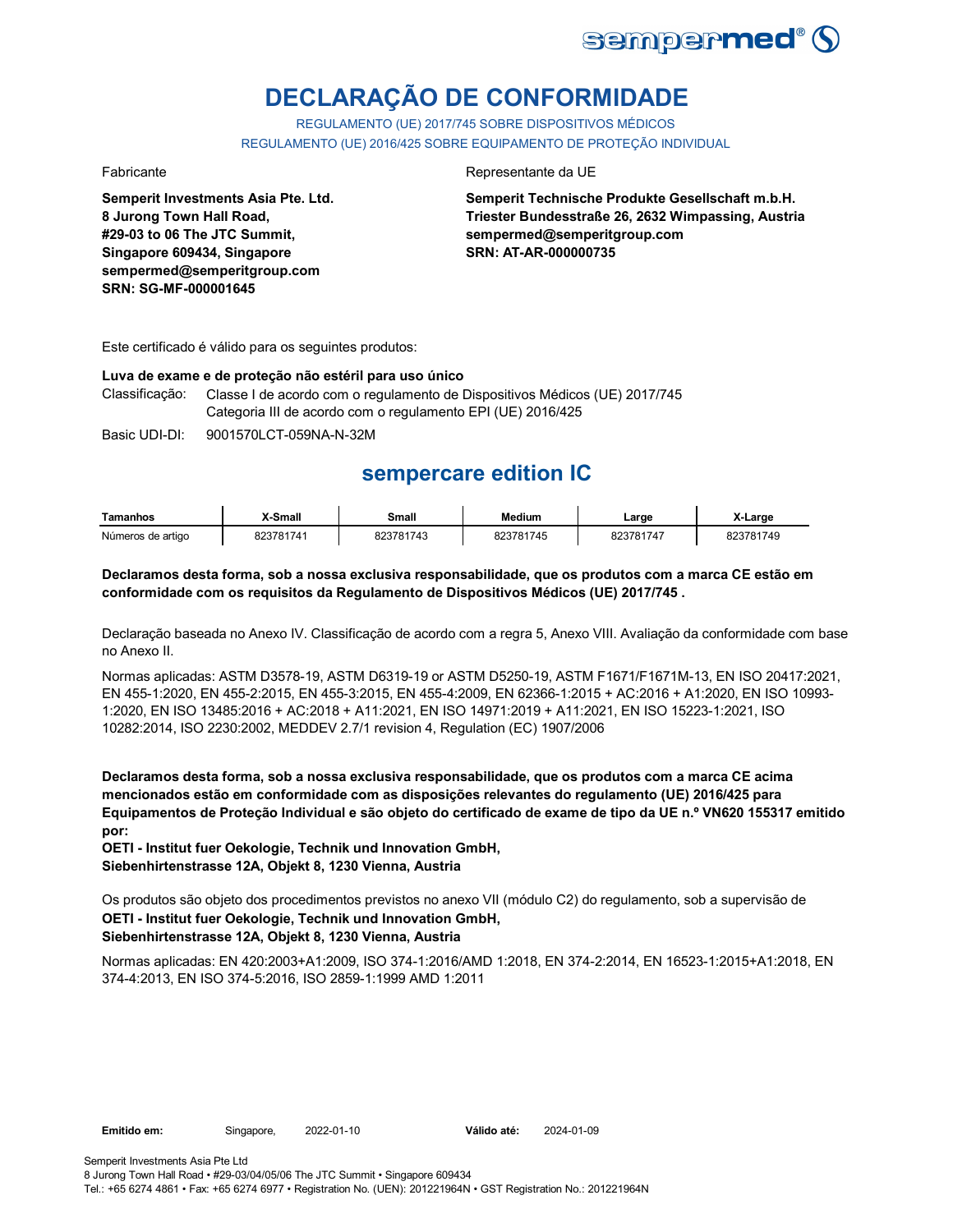

# **DEKLARATON OM ÖVERENSSTÄMMELSE**

FÖRORDNING (EU) 2017/745 MEDICINTEKNISKA PRODUKTER FÖRORDNING (EU) 2016/425 FÖR PERSONLIG SKYDDSUTRUSTNING

**Semperit Investments Asia Pte. Ltd. 8 Jurong Town Hall Road, #29-03 to 06 The JTC Summit, Singapore 609434, Singapore sempermed@semperitgroup.com SRN: SG-MF-000001645**

### Tillverkare **Behörig representant hos EU**

**Semperit Technische Produkte Gesellschaft m.b.H. Triester Bundesstraße 26, 2632 Wimpassing, Austria sempermed@semperitgroup.com SRN: AT-AR-000000735**

Detta certifikat gäller följande produkt:

### **Icke-steril inspektions- och skyddshandske för engångsanvändning**

Klassificering: Klass I enligt EU-förordning för medicintek-niska produkter (MD) (EU) 2017/745 Kategori III enligt EU-förordning för personlig skyddsutrustning (PPE) 2016/425

Basic UDI-DI: 9001570LCT-059NA-N-32M

## **sempercare edition IC**

| <b>Storlekar</b> | X-Small   | Small     | <b>Medium</b> | Large     | X-Larɑe   |
|------------------|-----------|-----------|---------------|-----------|-----------|
| Artikelkoder     | 823781741 | 323781743 | 823781745     | 823781747 | 823781749 |

## **Vi förklarar härmed under eget exklusivt ansvar att ovan beskrivna, CE-markerade produkt stämmer överens med erforderliga i förordning för medicinska produkter (EU) 2017/745.**

Förklaring på grundval av bilaga IV. Klassificering enligt regel 5, bilaga VIII. Bedömningen av överensstämmelse grundar sig på bilaga II.

Tillämpade standarder: ASTM D3578-19, ASTM D6319-19 or ASTM D5250-19, ASTM F1671/F1671M-13, EN ISO 20417:2021, EN 455-1:2020, EN 455-2:2015, EN 455-3:2015, EN 455-4:2009, EN 62366-1:2015 + AC:2016 + A1:2020, EN ISO 10993-1:2020, EN ISO 13485:2016 + AC:2018 + A11:2021, EN ISO 14971:2019 + A11:2021, EN ISO 15223- 1:2021, ISO 10282:2014, ISO 2230:2002, MEDDEV 2.7/1 revision 4, Regulation (EC) 1907/2006

## **Vi förklarar härmed under eget exklusivt ansvar att ovan beskrivna, CE-markerade produkt stämmer överens med tillämpliga bestämmelser i EU-förordningen 2016/425 för personlig skyddsutrustning och är identisk med den personliga skyddsutrustning som anges i EU-certifikat för typgranskning nummerVN620 155317 daterad av:**

## **OETI - Institut fuer Oekologie, Technik und Innovation GmbH,**

#### **Siebenhirtenstrasse 12A, Objekt 8, 1230 Vienna, Austria**

och är föremål för den procedur som beskrivs i Bilaga VII (Modul C2) till EU-förordningen 2016/425 under the supervision of under uppsikt av

## **OETI - Institut fuer Oekologie, Technik und Innovation GmbH, Siebenhirtenstrasse 12A, Objekt 8, 1230 Vienna, Austria**

Tillämpade standarder: EN 420:2003+A1:2009, ISO 374-1:2016/AMD 1:2018, EN 374-2:2014, EN 16523- 1:2015+A1:2018, EN 374-4:2013, EN ISO 374-5:2016, ISO 2859-1:1999 AMD 1:2011

**Daterad :** Singapore, 2022-01-10 **Giltig till:** 2024-01-09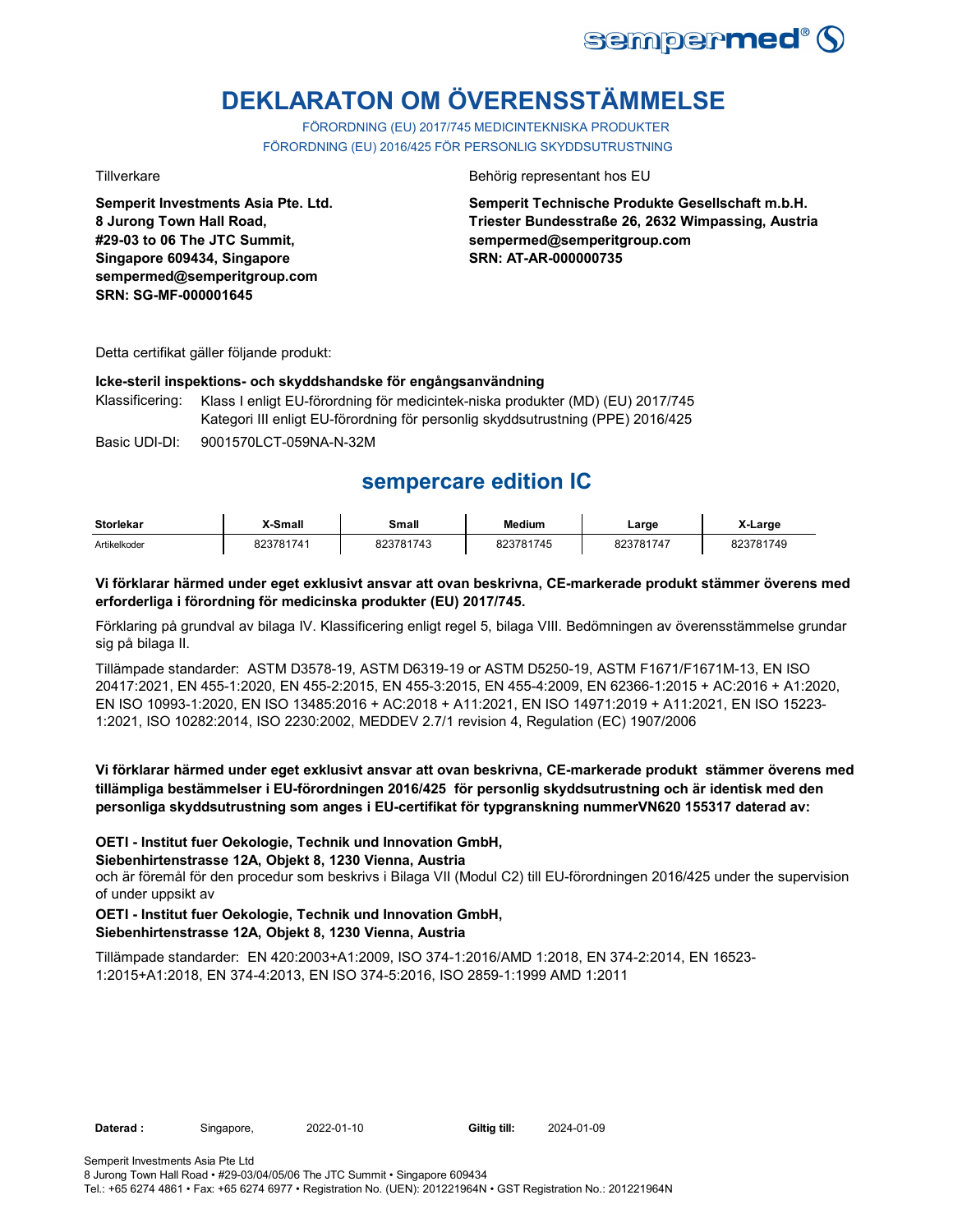

# **KONFORMITETSERKLÆRING**

FORORDNING (EU) 2017/745 OM MEDICINSK UDSTYR FORORDNING (EU) 2016/425 FOR PERSONLIGE VÆRNEMIDLER

**Semperit Investments Asia Pte. Ltd. 8 Jurong Town Hall Road, #29-03 to 06 The JTC Summit, Singapore 609434, Singapore sempermed@semperitgroup.com SRN: SG-MF-000001645**

## Producent **EU-befuldmægtigede**

**Semperit Technische Produkte Gesellschaft m.b.H. Triester Bundesstraße 26, 2632 Wimpassing, Austria sempermed@semperitgroup.com SRN: AT-AR-000000735**

Dette certifikat er gyldigt for følgende produkter:

### **Ikke-steril undersøgelses- og beskyttelseshandske til engangsbrug**

Klassificering: Klasse I jævnfør (EU) 2017/745 -forordningen for medicinsk udstyr Kategori III jævnfør PVM-forordningen (EU) 2016/425

Basic UDI-DI: 9001570LCT-059NA-N-32M

## **sempercare edition IC**

| <b>Størrelser</b> | X-Small   | Small     | <b>Medium</b> | Large     | X-Large   |
|-------------------|-----------|-----------|---------------|-----------|-----------|
| Artikelnumre      | 823781741 | 823781743 | 823781745     | 823781747 | 823781749 |

## **Vi bekræfter hermed under fuldt ansvar, at de ovenfor nævnte CE-mærkede produkter stemmer overens med de krav i forordningen for medicinsk udstyr (EU) 2017/745.**

Erklæring på grundlag af bilag IV. Klassificering i henhold til regel 5, bilag VIII. Overensstemmelsesvurderingen er baseret på bilag II.

Anvendte standarder: ASTM D3578-19, ASTM D6319-19 or ASTM D5250-19, ASTM F1671/F1671M-13, EN ISO 20417:2021, EN 455-1:2020, EN 455-2:2015, EN 455-3:2015, EN 455-4:2009, EN 62366-1:2015 + AC:2016 + A1:2020, EN ISO 10993-1:2020, EN ISO 13485:2016 + AC:2018 + A11:2021, EN ISO 14971:2019 + A11:2021, EN ISO 15223- 1:2021, ISO 10282:2014, ISO 2230:2002, MEDDEV 2.7/1 revision 4, Regulation (EC) 1907/2006

**Vi bekræfter hermed under fuldt ansvar, at de ovenfor nævnte CE-mærkede produkter stemmer overens med med de afgørende bestemmelser i forordningen (EU) 2016/425 for personlige værnemidler, og er genstand for EUcertificering af typeafprøvning nr.VN620 155317 udstedt gennem:**

**OETI - Institut fuer Oekologie, Technik und Innovation GmbH,** 

**Siebenhirtenstrasse 12A, Objekt 8, 1230 Vienna, Austria**

Produkterne er genstand for procedurer jævnfør VII (modul C2) i forordningen med opsyn af

**OETI - Institut fuer Oekologie, Technik und Innovation GmbH,** 

## **Siebenhirtenstrasse 12A, Objekt 8, 1230 Vienna, Austria**

Anvendte standarder: EN 420:2003+A1:2009, ISO 374-1:2016/AMD 1:2018, EN 374-2:2014, EN 16523-1:2015+A1:2018, EN 374-4:2013, EN ISO 374-5:2016, ISO 2859-1:1999 AMD 1:2011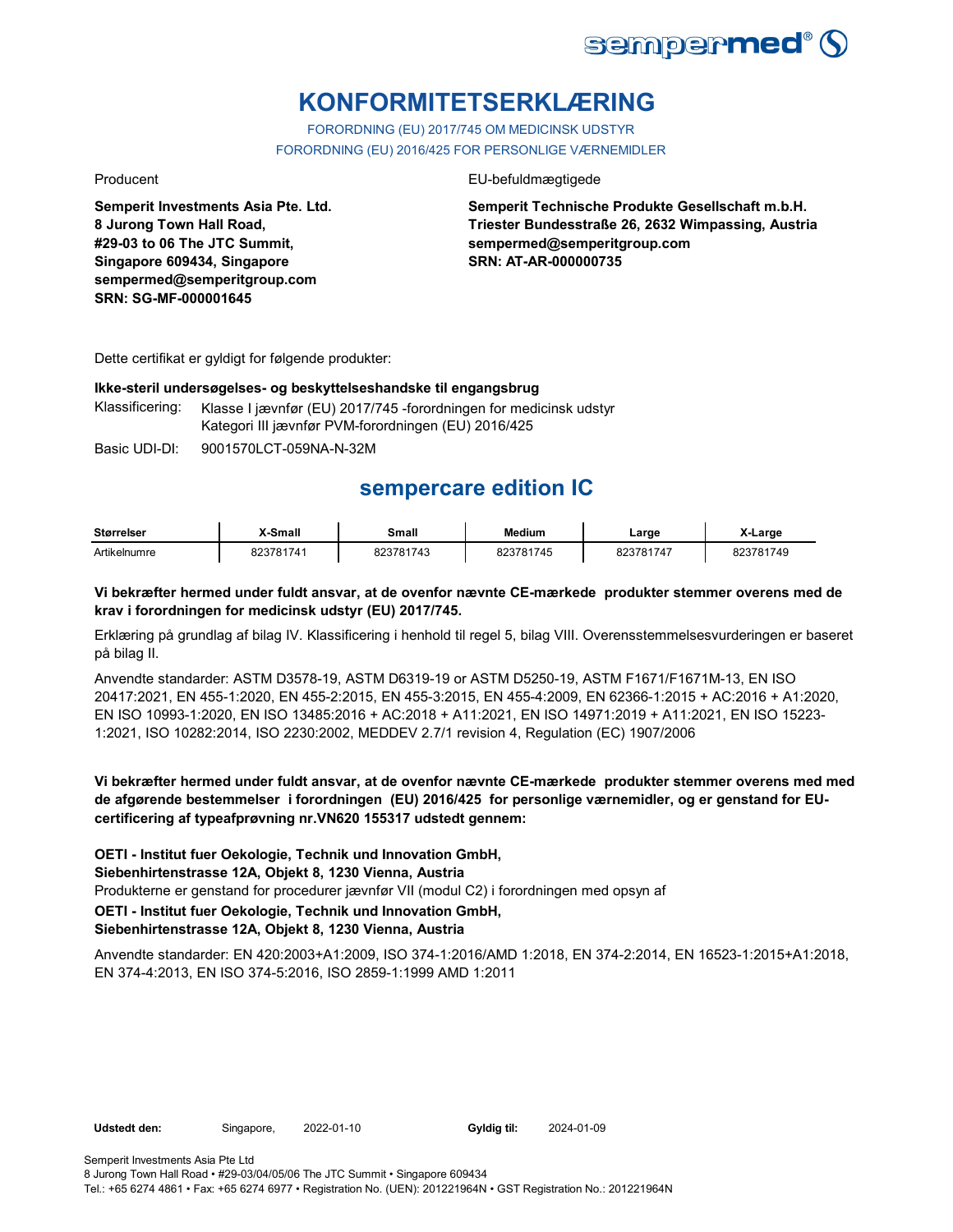

## **KONFORMITETSERKLÆRING**

FORORDNING FOR MEDISINSK UTSTYR (EU) 2017/745 FORORDNING (EU) 2016/425 OM PERSONLIG VERNEUTSTYR

**Semperit Investments Asia Pte. Ltd. 8 Jurong Town Hall Road, #29-03 to 06 The JTC Summit, Singapore 609434, Singapore sempermed@semperitgroup.com SRN: SG-MF-000001645**

### Produsent **Autorisert representant i EU**

**Semperit Technische Produkte Gesellschaft m.b.H. Triester Bundesstraße 26, 2632 Wimpassing, Austria sempermed@semperitgroup.com SRN: AT-AR-000000735**

Dette sertifikatet er gyldig for følgende produkter:

### **Ikke-steril undersøkelses- og beskyttelseshanske for engangsbruk**

Klassifisering: Klasse I i henhold til forordning for medisinsk utstyr (EU) 2017/745 Kategori III i henhold til PVU-forordningen (EU) nr. 2016/425

Basic UDI-DI: 9001570LCT-059NA-N-32M

## **sempercare edition IC**

| <b>Størrelser</b> | X-Small   | Small     | <b>Medium</b> | Large     | X-Large   |
|-------------------|-----------|-----------|---------------|-----------|-----------|
| Artikkelnumre     | 823781741 | 823781743 | 823781745     | 823781747 | 823781749 |

## **Vi erklærer herved under eneansvar at det CE-merkede produktet oppfyller de kravene i Uredbet for medisinsk utstyr (EU) 2017/745.**

Erklæring basert på vedlegg IV. Klassifisering i henhold til regel nr. 5, vedlegg VIII. Samsvarsvurderingen er basert på vedlegg II.

Relevante standarder: ASTM D3578-19, ASTM D6319-19 or ASTM D5250-19, ASTM F1671/F1671M-13, EN ISO 20417:2021, EN 455-1:2020, EN 455-2:2015, EN 455-3:2015, EN 455-4:2009, EN 62366-1:2015 + AC:2016 + A1:2020, EN ISO 10993-1:2020, EN ISO 13485:2016 + AC:2018 + A11:2021, EN ISO 14971:2019 + A11:2021, EN ISO 15223- 1:2021, ISO 10282:2014, ISO 2230:2002, MEDDEV 2.7/1 revision 4, Regulation (EC) 1907/2006

**Vi erklærer herved under eneansvar at det CE-merkede produktet som er nevnt ovenfor oppfyller de relevante bestemmelsene i Forordning (EU) nr. 2016/425 om personlig verneutstyr og er gjenstand for EUtypeprøvesertifikat nr. VN620 155317 utstedt av:**

**OETI - Institut fuer Oekologie, Technik und Innovation GmbH,** 

**Siebenhirtenstrasse 12A, Objekt 8, 1230 Vienna, Austria**

**OETI - Institut fuer Oekologie, Technik und Innovation GmbH, Siebenhirtenstrasse 12A, Objekt 8, 1230 Vienna, Austria** Produktet er gjenstand for prosedyren som er beskrevet i Vedlegg VII (Modul C2) i Forordning nr. 2016/425 under tilsyn av

Relevante standarder: EN 420:2003+A1:2009, ISO 374-1:2016/AMD 1:2018, EN 374-2:2014, EN 16523-1:2015+A1:2018, EN 374-4:2013, EN ISO 374-5:2016, ISO 2859-1:1999 AMD 1:2011

**Utstedt den:** Singapore, 2022-01-10 **Gyldig til:** 2024-01-09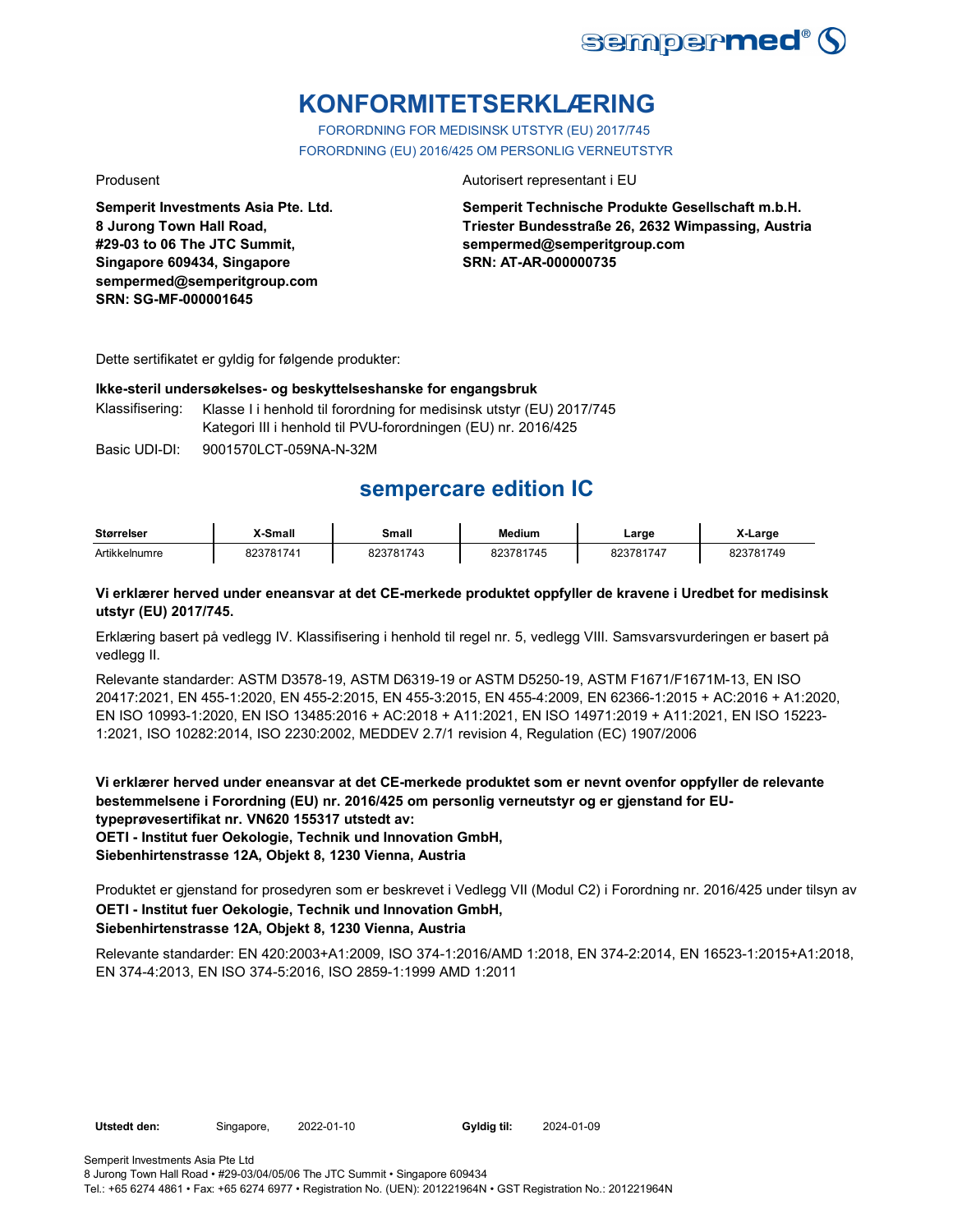

# **VAATIMUSTENMUKAISUUSVAKUUTUS**

LÄÄKINNÄLLISIÄ LAITTEITA KOSKEVA ASETUS (EU) 2017/745 HENKILÖNSUOJAIMISTA ANNETTU ASETUS (EU) 2016/425

**Semperit Investments Asia Pte. Ltd. 8 Jurong Town Hall Road, #29-03 to 06 The JTC Summit, Singapore 609434, Singapore sempermed@semperitgroup.com SRN: SG-MF-000001645**

Valmistaja EU:n valtuutettu edustaja

**Semperit Technische Produkte Gesellschaft m.b.H. Triester Bundesstraße 26, 2632 Wimpassing, Austria sempermed@semperitgroup.com SRN: AT-AR-000000735**

Tämä sertifikaatti koskee seuraavia tuotteita:

## **Kertakäyttöinen ei-steriili tutkimus- ja suojakäsine**

Luokitus: Luokka I lääkinnällisiä laitteita koskevan asetuksen (EU) 2017/745 mukaisesti Luokka III henkilönsuojaimista annetun asetuksen (EU) 2016/425 mukaisesti

Basic UDI-DI: 9001570LCT-059NA-N-32M

## **sempercare edition IC**

| Koot         | X-Small      | Small  | <b>Medium</b> | ∟arge             | ∟arɑe  |
|--------------|--------------|--------|---------------|-------------------|--------|
| Tuotenumerot | 781741<br>nn | 781743 | 1745<br>791   | 1747<br>704<br>nn | 781749 |

## **Täten vahvistamme yksinomaisella vastuullamme, että CE-merkityt tuotteet vastaavat lääkinnällisiä laitteita koskevan asetuksen (EU) 2017/745 mukaisia vaatimuksia.**

Liitteeseen IV perustuva julistus. Luokitus liitteen VIII 5 säännön mukaisesti. Vaatimustenmukaisuuden arviointi perustuu liitteeseen II.

Sovelletut standardit: ASTM D3578-19, ASTM D6319-19 or ASTM D5250-19, ASTM F1671/F1671M-13, EN ISO 20417:2021, EN 455-1:2020, EN 455-2:2015, EN 455-3:2015, EN 455-4:2009, EN 62366-1:2015 + AC:2016 + A1:2020, EN ISO 10993-1:2020, EN ISO 13485:2016 + AC:2018 + A11:2021, EN ISO 14971:2019 + A11:2021, EN ISO 15223- 1:2021, ISO 10282:2014, ISO 2230:2002, MEDDEV 2.7/1 revision 4, Regulation (EC) 1907/2006

**Täten vahvistamme yksinomaisella vastuullamme, että yllä mainitut CE-merkityt tuotteet vastaavat henkilönsuojaimista annetun asetuksen (EU) 2016/425 mukaisia perustavanlaatuisia vaatimuksia ja niihin sovelletaan EU:n tyyppitarkastustodistusta nro VN620 155317 laadittu :**

**OETI - Institut fuer Oekologie, Technik und Innovation GmbH,** 

**Siebenhirtenstrasse 12A, Objekt 8, 1230 Vienna, Austria**

Tuotteet ovat asetuksen liitteen VII (moduuli C2) mukaisen menettelyn kohteena, valvonnan suorittaa

**OETI - Institut fuer Oekologie, Technik und Innovation GmbH,** 

## **Siebenhirtenstrasse 12A, Objekt 8, 1230 Vienna, Austria**

Sovelletut standardit: EN 420:2003+A1:2009, ISO 374-1:2016/AMD 1:2018, EN 374-2:2014, EN 16523-1:2015+A1:2018, EN 374-4:2013, EN ISO 374-5:2016, ISO 2859-1:1999 AMD 1:2011

**Laadittu :** Singapore, 2022-01-10 **Voimassa (asti):** 2024-01-09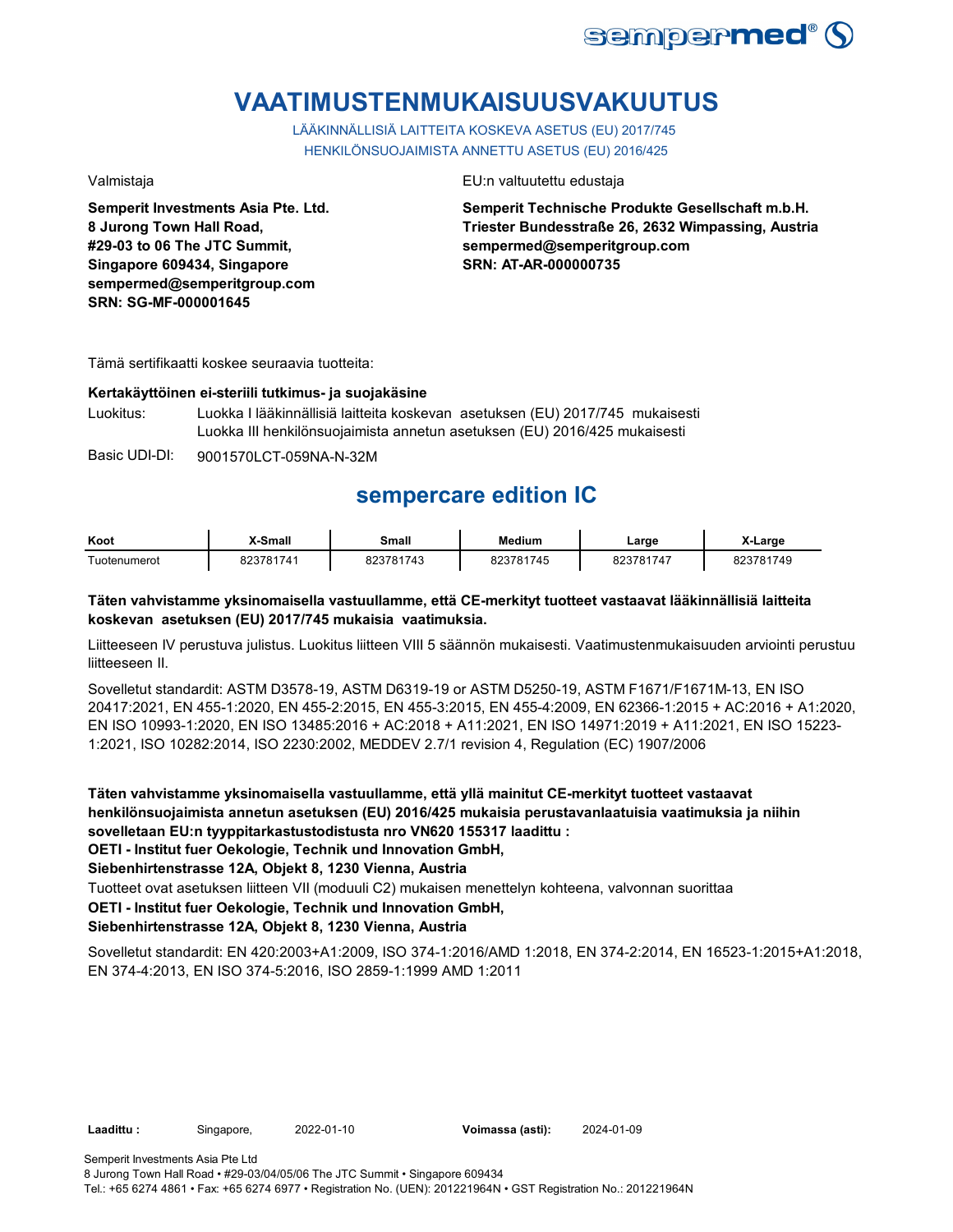

# **ATITIKTIES DEKLARACIJA**

REGLAMENTAS DĖL MEDICINOS PRIETAISŲ (ES) 2017/745 REGLAMENTAS (ES) 2016/425 DĖL ASMENINIŲ APSAUGOS PRIEMONIŲ

**Semperit Investments Asia Pte. Ltd. 8 Jurong Town Hall Road, #29-03 to 06 The JTC Summit, Singapore 609434, Singapore sempermed@semperitgroup.com SRN: SG-MF-000001645**

## Gamintojas **ES interviewes** ES ja aliotas asmuo

**Semperit Technische Produkte Gesellschaft m.b.H. Triester Bundesstraße 26, 2632 Wimpassing, Austria sempermed@semperitgroup.com SRN: AT-AR-000000735**

Šis sertifikatas galioja toliau nurodytiems produktams:

## **Nesterilios vienkartinio naudojimo apžiūros ir apsauginės pirštinės**

Klasifikacija: I klasė pagal reglamentą dėl medicinos prietaisų (ES) 2017/745 III kategorija pagal reglamentą (ES) 2016/425 dėl asmeninių apsaugos priemonių

Basic UDI-DI: 9001570LCT-059NA-N-32M

## **sempercare edition IC**

| Dydžiai         | <b>X-Small</b> | Small     | <b>Medium</b> | _arge     | ∧-Large          |
|-----------------|----------------|-----------|---------------|-----------|------------------|
| Prekiu numeriai | 823781741      | 823781743 | 823781745     | 823781747 | 323781749<br>∪∠u |

## **Prisiimdami visą atsakomybę šiuo dokumentu patvirtiname, kad CE paženklinti produktai atitinka reglamentą dėl medicinos prietaisų (ES) 2017/745 reikalavimus.**

Deklaracija, pagrįsta IV priedu. Klasifikavimas pagal VIII priedo 5 taisyklę. Atitikties įvertinimas pagal II priedą.

Taikomi standartai: ASTM D3578-19, ASTM D6319-19 or ASTM D5250-19, ASTM F1671/F1671M-13, EN ISO 20417:2021, EN 455-1:2020, EN 455-2:2015, EN 455-3:2015, EN 455-4:2009, EN 62366-1:2015 + AC:2016 + A1:2020, EN ISO 10993- 1:2020, EN ISO 13485:2016 + AC:2018 + A11:2021, EN ISO 14971:2019 + A11:2021, EN ISO 15223-1:2021, ISO 10282:2014, ISO 2230:2002, MEDDEV 2.7/1 revision 4, Regulation (EC) 1907/2006

**Prisiimdami visą atsakomybę, šiuo dokumentu patvirtiname, kad anksčiau paminėti CE paženklinti produktai atitinka svarbiausius reglamentą dėl asmeninių apsaugos priemonių (ES) 2016/425 reikalavimus ir yra ES tipo tyrimo sertifikato Nr. objektas. VN620 155317 išduota :**

**OETI - Institut fuer Oekologie, Technik und Innovation GmbH,** 

**Siebenhirtenstrasse 12A, Objekt 8, 1230 Vienna, Austria**

Produktai yra metodo objektas pagal reglamentą VII priedą (modulis C2) prižiūrint

**OETI - Institut fuer Oekologie, Technik und Innovation GmbH,** 

## **Siebenhirtenstrasse 12A, Objekt 8, 1230 Vienna, Austria**

Taikomi standartai: EN 420:2003+A1:2009, ISO 374-1:2016/AMD 1:2018, EN 374-2:2014, EN 16523-1:2015+A1:2018, EN 374-4:2013, EN ISO 374-5:2016, ISO 2859-1:1999 AMD 1:2011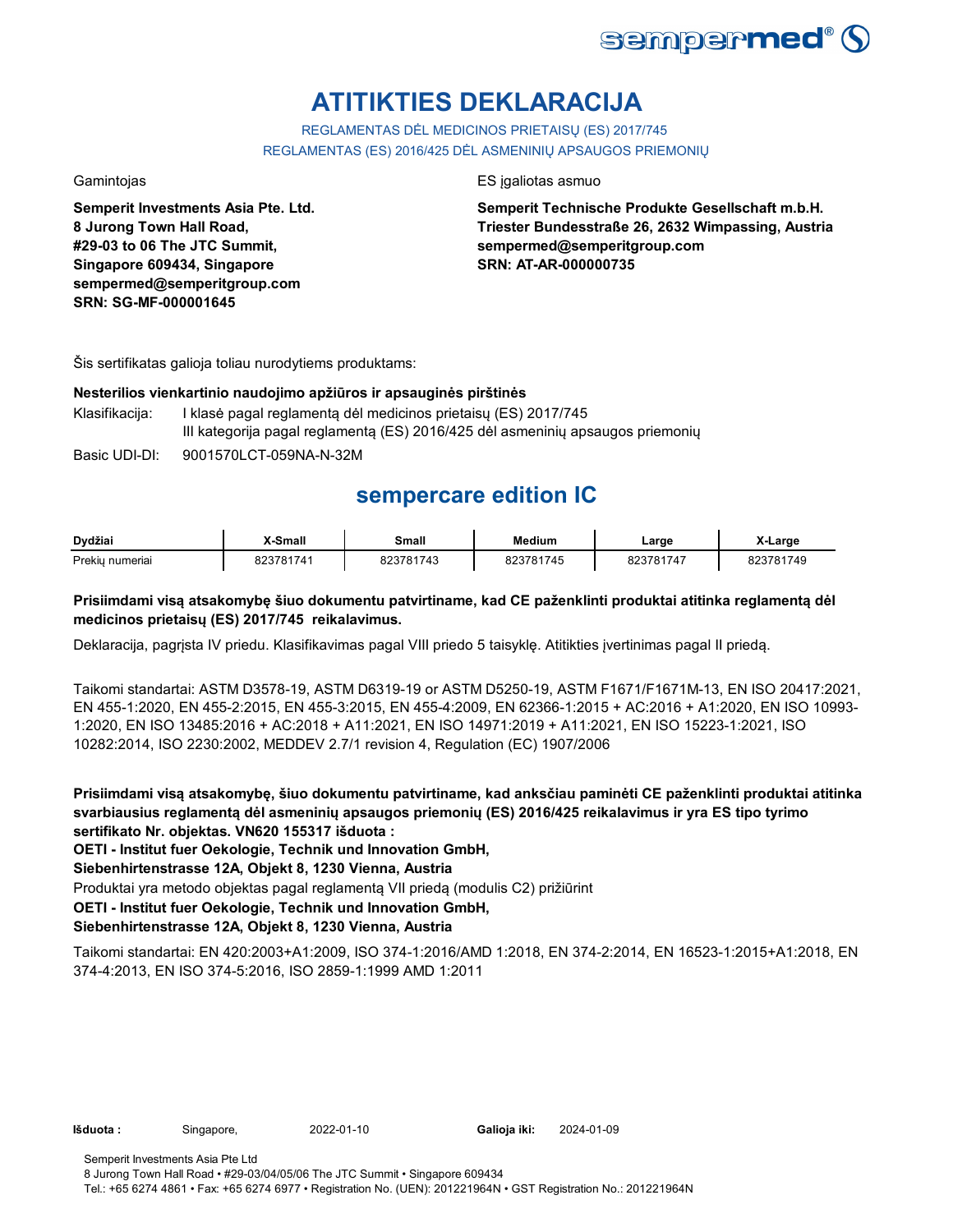

# **ATBILSTĪBAS DEKLARĀCIJA**

MEDICĪNAS IERĪČU REGULA (ES) 2017/745

REGULA (ES) 2016/425 PAR INDIVIDUĀLAJIEM AIZSARDZĪBAS LĪDZEKĻIEM

**Semperit Investments Asia Pte. Ltd. 8 Jurong Town Hall Road, #29-03 to 06 The JTC Summit, Singapore 609434, Singapore sempermed@semperitgroup.com SRN: SG-MF-000001645**

Likumīgais ražotājs **Pilnvarotais pārstāvis ES** 

**Semperit Technische Produkte Gesellschaft m.b.H. Triester Bundesstraße 26, 2632 Wimpassing, Austria sempermed@semperitgroup.com SRN: AT-AR-000000735**

Šis sertifikāts ir derīgs šādam produktam:

### **Nesterili izmeklēšanas aizsargcimdi vienreizējai lietošanai**

Klasifikācija: I klase saskaņā ar medicīnas ierīču Regulu (ES) 2017/745 III kategorija saskaņā ar IAL Regulu (ES) 2016/425

Basic UDI-DI: 9001570LCT-059NA-N-32M

## **sempercare edition IC**

| Izmēri          | X-Small   | Small     | <b>Medium</b> | Large     | X-Large   |
|-----------------|-----------|-----------|---------------|-----------|-----------|
| Artikula numurs | 823781741 | 823781743 | 823781745     | 823781747 | 823781749 |

## **Ar šo mēs apliecinām, ka iepriekš aprakstītais produkts ar CE marķējumu atbilst medicīnas ierīču (ES) 2017/745 regulas prasībām.**

Deklarācija, pamatojoties uz IV pielikumu. Klasifikācija saskaņā ar VIII pielikuma 5. noteikumu. Atbilstības novērtēšanas pamatā ir II pielikums.

Piemērotie standarti: ASTM D3578-19, ASTM D6319-19 or ASTM D5250-19, ASTM F1671/F1671M-13, EN ISO 20417:2021, EN 455-1:2020, EN 455-2:2015, EN 455-3:2015, EN 455-4:2009, EN 62366-1:2015 + AC:2016 + A1:2020, EN ISO 10993-1:2020, EN ISO 13485:2016 + AC:2018 + A11:2021, EN ISO 14971:2019 + A11:2021, EN ISO 15223- 1:2021, ISO 10282:2014, ISO 2230:2002, MEDDEV 2.7/1 revision 4, Regulation (EC) 1907/2006

**Ar šo mēs apliecinām, ka iepriekš aprakstītais produkts ar CE marķējumu atbilst Regulas (ES) 2016/425 par individuālajiem aizsardzības līdzekļiem piemērojamajiem noteikumiem un ir identisks individuālajiem aizsardzības līdzekļiem, uz kuriem attiecas ES tipa pārbaudes sertifikāts Nr. VN620 155317 izdots :**

**OETI - Institut fuer Oekologie, Technik und Innovation GmbH,** 

**Siebenhirtenstrasse 12A, Objekt 8, 1230 Vienna, Austria**

un uz to attiecas Regulas (ES) 2016/425 VII pielikumā (C2 modulis) noteiktā procedūra

**OETI - Institut fuer Oekologie, Technik und Innovation GmbH,** 

## **Siebenhirtenstrasse 12A, Objekt 8, 1230 Vienna, Austria**

Piemērotie standarti: EN 420:2003+A1:2009, ISO 374-1:2016/AMD 1:2018, EN 374-2:2014, EN 16523-1:2015+A1:2018, EN 374-4:2013, EN ISO 374-5:2016, ISO 2859-1:1999 AMD 1:2011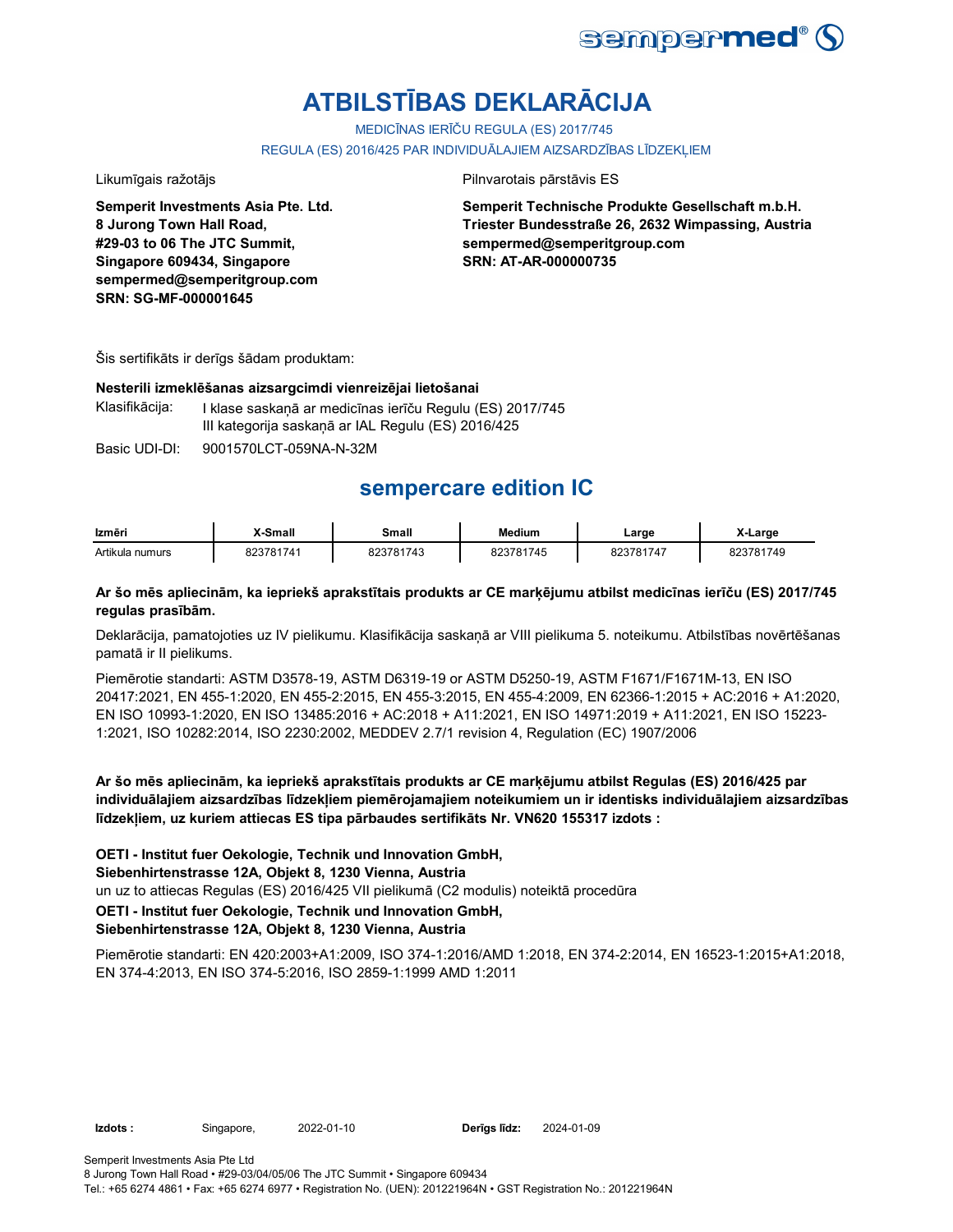

# **VASTAVUSDEKLARATSIOON**

MEDITSIINITOODETE MÄÄRUS (EL) 2017/745 ISIKUKAITSEVAHENDITE MÄÄRUS (EL) 2016/425

**Semperit Investments Asia Pte. Ltd. 8 Jurong Town Hall Road, #29-03 to 06 The JTC Summit, Singapore 609434, Singapore sempermed@semperitgroup.com SRN: SG-MF-000001645**

## Tootja Volitatud esindaja EL-is

**Semperit Technische Produkte Gesellschaft m.b.H. Triester Bundesstraße 26, 2632 Wimpassing, Austria sempermed@semperitgroup.com SRN: AT-AR-000000735**

See sertifikaat kehtib järgmistele toodetele:

## **Mittesteriilne läbivaatus- ja kaitsekinnas ühekordseks kasutuseks**

Klassifikatsioon: I klass kooskõlas meditsiinitoodete määrusega (EU) 2017/745 III kategooria kooskõlas isikukaitsevahendite määrusega (EL) 2016/425

Basic UDI-DI: 9001570LCT-059NA-N-32M

## **sempercare edition IC**

| Suurused     | X-Small         | Small          | <b>Medium</b> | _arge           | Large     |
|--------------|-----------------|----------------|---------------|-----------------|-----------|
| ⊺ootenumbrid | 3781741<br>ר ∠כ | 3781743<br>∘∩י | 823781745     | 22701.<br>181/4 | 823781749 |

## **Kinnitame oma ainuvastutusel, et CE-märgisega tooted on kooskõlas meditsiinitoodete määruse (EU) 2017/745 nõuetega.**

Deklaratsioon põhineb IV lisal. Klassifikatsioon kooskõlas VIII lisa 5. reegliga. Vastavushindamine põhineb II lisal.

Kohaldatud normid: ASTM D3578-19, ASTM D6319-19 or ASTM D5250-19, ASTM F1671/F1671M-13, EN ISO 20417:2021, EN 455-1:2020, EN 455-2:2015, EN 455-3:2015, EN 455-4:2009, EN 62366-1:2015 + AC:2016 + A1:2020, EN ISO 10993- 1:2020, EN ISO 13485:2016 + AC:2018 + A11:2021, EN ISO 14971:2019 + A11:2021, EN ISO 15223-1:2021, ISO 10282:2014, ISO 2230:2002, MEDDEV 2.7/1 revision 4, Regulation (EC) 1907/2006

**Kinnitame oma ainuvastutusel, et eespool nimetatud CE-märgistusega tooted on kooskõlas isikukaitsevahendite määruse (EL) 2016/425 põhisätetega ning on identsed isikukaitsevahenditega, mille kohta on välja antud EÜ tüübihindamistõend nrVN620 155317 välja :**

**OETI - Institut fuer Oekologie, Technik und Innovation GmbH,** 

**Siebenhirtenstrasse 12A, Objekt 8, 1230 Vienna, Austria**

Toodetele kohaldub määruse VII lisa (moodul C2) menetlus, mille üle teostab järelevalvet

**OETI - Institut fuer Oekologie, Technik und Innovation GmbH,** 

## **Siebenhirtenstrasse 12A, Objekt 8, 1230 Vienna, Austria**

Kohaldatud normid: EN 420:2003+A1:2009, ISO 374-1:2016/AMD 1:2018, EN 374-2:2014, EN 16523-1:2015+A1:2018, EN 374-4:2013, EN ISO 374-5:2016, ISO 2859-1:1999 AMD 1:2011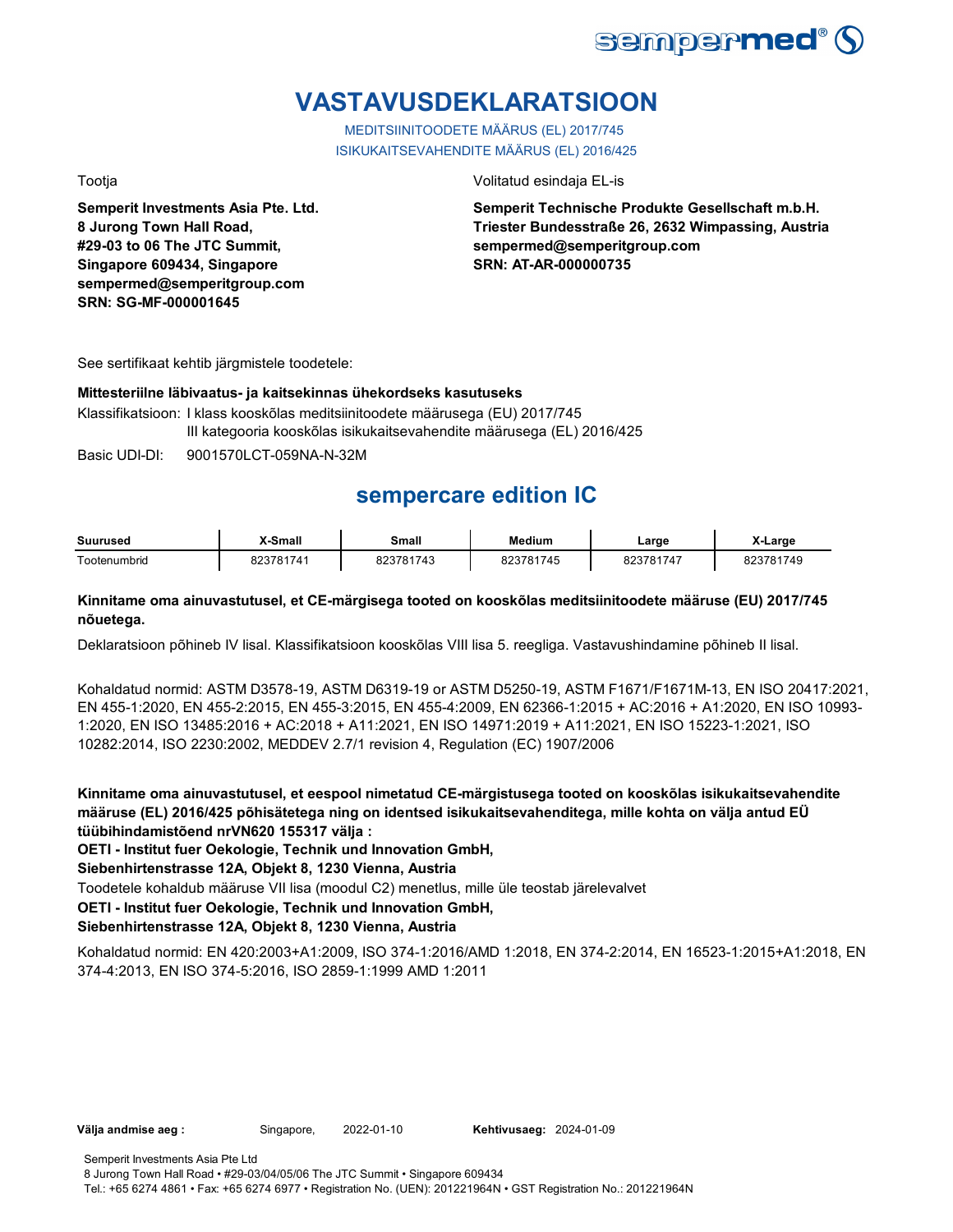

# **PROHLÁŠENÍ O SHODĚ**

NAŘÍZENÍ O ZDRAVOTNICKÝCH PROSTŘEDCÍCH (EU) 2017/745 NAŘÍZENÍ (EU) 2016/425 PRO OSOBNÍ OCHRANNÉ PROSTŘEDKY

**Semperit Investments Asia Pte. Ltd. 8 Jurong Town Hall Road, #29-03 to 06 The JTC Summit, Singapore 609434, Singapore sempermed@semperitgroup.com SRN: SG-MF-000001645**

## Výrobce EU zplnomocněný zástupce EU zplnomocněný zástupce

**Semperit Technische Produkte Gesellschaft m.b.H. Triester Bundesstraße 26, 2632 Wimpassing, Austria sempermed@semperitgroup.com SRN: AT-AR-000000735**

Tento certifikát je platný pro následující produkty:

## **Nesterilní vyšetřovací a ochranné rukavice pro jednorázové použití**

Klasifikace Třída I podle nařízení o zdravotnických prostředcích (EU) 2017/745 Kategorie III podle nařízení o OOP (EU) 2016/425

Basic UDI-DI: 9001570LCT-059NA-N-32M

## **sempercare edition IC**

| Velikosti      | X-Small   | Small     | Medium   | ∟arge     | X-Large        |
|----------------|-----------|-----------|----------|-----------|----------------|
| Číslo produktu | 823781741 | 823781743 | `3781745 | 823781747 | 3781749<br>ገ / |

## **Tímto potvrzujeme s výlučnou odpovědností, že produkty označené CE souhlasí se požadavky nařízení o zdravotnických prostředcích (EU) 2017/745.**

Prohlášení na základě přílohy IV. Klasifikace podle pravidla 5 přílohy VIII. Posouzení shody je založeno na příloze II.

Použité normy: ASTM D3578-19, ASTM D6319-19 or ASTM D5250-19, ASTM F1671/F1671M-13, EN ISO 20417:2021, EN 455-1:2020, EN 455-2:2015, EN 455-3:2015, EN 455-4:2009, EN 62366-1:2015 + AC:2016 + A1:2020, EN ISO 10993-1:2020, EN ISO 13485:2016 + AC:2018 + A11:2021, EN ISO 14971:2019 + A11:2021, EN ISO 15223-1:2021, ISO 10282:2014, ISO 2230:2002, MEDDEV 2.7/1 revision 4, Regulation (EC) 1907/2006

**Tímto potvrzujeme s výlučnou odpovědností, že výše uvedené produkty označené jako CE souhlasí s příslušnými ustanoveními nařízení (EU) 2016/425 pro Osobní ochranné prostředky a jsou předmětem přezkoušení EU č.VN620 155317 vystaveno :**

**OETI - Institut fuer Oekologie, Technik und Innovation GmbH,** 

**Siebenhirtenstrasse 12A, Objekt 8, 1230 Vienna, Austria**

Produkty jsou předmětem procesu podle dodatku VII (moduly, C2) nařízení pod dohledem

**OETI - Institut fuer Oekologie, Technik und Innovation GmbH,** 

## **Siebenhirtenstrasse 12A, Objekt 8, 1230 Vienna, Austria**

Použité normy: EN 420:2003+A1:2009, ISO 374-1:2016/AMD 1:2018, EN 374-2:2014, EN 16523-1:2015+A1:2018, EN 374-4:2013, EN ISO 374-5:2016, ISO 2859-1:1999 AMD 1:2011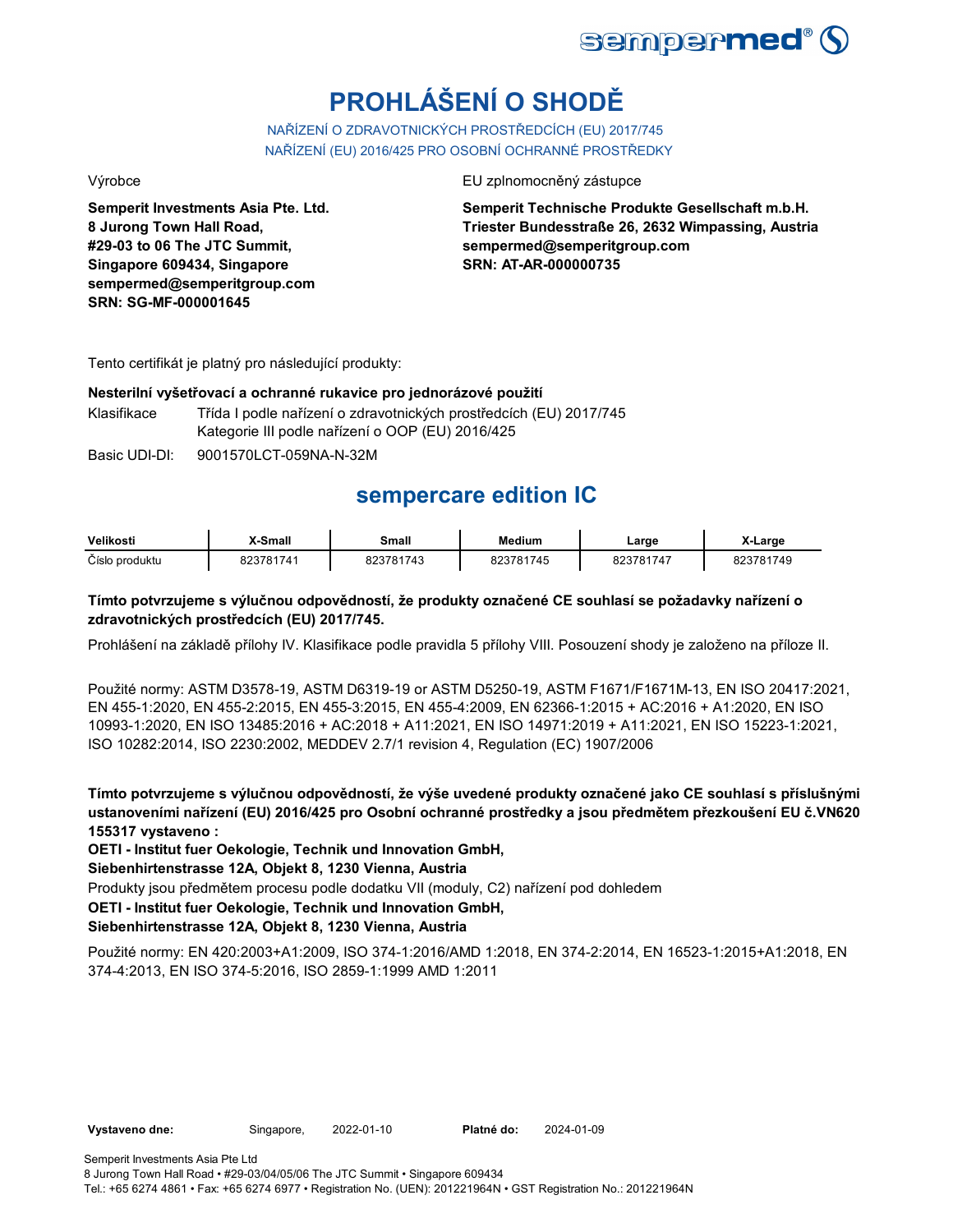

# **VYHLÁSENIE O ZHODE**

NARIADENIE (EU) 2017/745 O ZDRAVOTNÍCKYCH POMÔCKACH NARIADENIE (EÚ) 2016/425 O OSOBNÝCH OCHRANNÝCH PROSTRIEDKOCH

**Semperit Investments Asia Pte. Ltd. 8 Jurong Town Hall Road, #29-03 to 06 The JTC Summit, Singapore 609434, Singapore sempermed@semperitgroup.com SRN: SG-MF-000001645**

## Výrobca Splnomocnenec pre EÚ

**Semperit Technische Produkte Gesellschaft m.b.H. Triester Bundesstraße 26, 2632 Wimpassing, Austria sempermed@semperitgroup.com SRN: AT-AR-000000735**

Tento certifikát je platný pre nasledujúce body:

## **Nesterilné vyšetrovacie a ochranné rukavice na jedno použitie**

Klasifikácia: Trieda I podľa Nariadenia (EU) 2017/745 o zdravotníckych pomôckach Kategória III podľa Nariadenia o osobných ochranných pomôckach (EU) 2016/425

Basic UDI-DI: 9001570LCT-059NA-N-32M

## **sempercare edition IC**

| Veľkosti      | X-Small   | Small     | Medium   | ∟arɑe     | X-Large        |
|---------------|-----------|-----------|----------|-----------|----------------|
| Výrobné čísla | 823781741 | 203781713 | 23781745 | 823781747 | $-01749$<br>റെ |

## **Týmto vo svojej výhradnej zodpovednosti potvrdzujeme, že výrobky označené symbolom CE sú v súlade so požiadavkami Nariadenia (EU) 2017/745 o zdravotníckych pomôckach.**

Vyhlásenie na základe prílohy IV. Klasifikácia podľa pravidla 5 prílohy VIII. Posudzovanie zhody je založené na prílohe II.

Súvisiace normy: ASTM D3578-19, ASTM D6319-19 or ASTM D5250-19, ASTM F1671/F1671M-13, EN ISO 20417:2021, EN 455-1:2020, EN 455-2:2015, EN 455-3:2015, EN 455-4:2009, EN 62366-1:2015 + AC:2016 + A1:2020, EN ISO 10993-1:2020, EN ISO 13485:2016 + AC:2018 + A11:2021, EN ISO 14971:2019 + A11:2021, EN ISO 15223-1:2021, ISO 10282:2014, ISO 2230:2002, MEDDEV 2.7/1 revision 4, Regulation (EC) 1907/2006

**Týmto vo svojej výhradnej zodpovednosti potvrdzujeme, že výrobky označené symbolom CE sú v súlade so smerodajnými ustanoveniami Nariadenia (EÚ) 2016/425 o osobných ochranných prostriedkoch a sú predmetom EU - Osvedčenia o typovej skúške č. VN620 155317 vyhotovené :**

**OETI - Institut fuer Oekologie, Technik und Innovation GmbH,** 

**Siebenhirtenstrasse 12A, Objekt 8, 1230 Vienna, Austria**

Výrobky sú predmetom konania podľa dodatku VII (moduly C2) Nariadenia pod dohľadom

**OETI - Institut fuer Oekologie, Technik und Innovation GmbH,** 

## **Siebenhirtenstrasse 12A, Objekt 8, 1230 Vienna, Austria**

Súvisiace normy: EN 420:2003+A1:2009, ISO 374-1:2016/AMD 1:2018, EN 374-2:2014, EN 16523-1:2015+A1:2018, EN 374-4:2013, EN ISO 374-5:2016, ISO 2859-1:1999 AMD 1:2011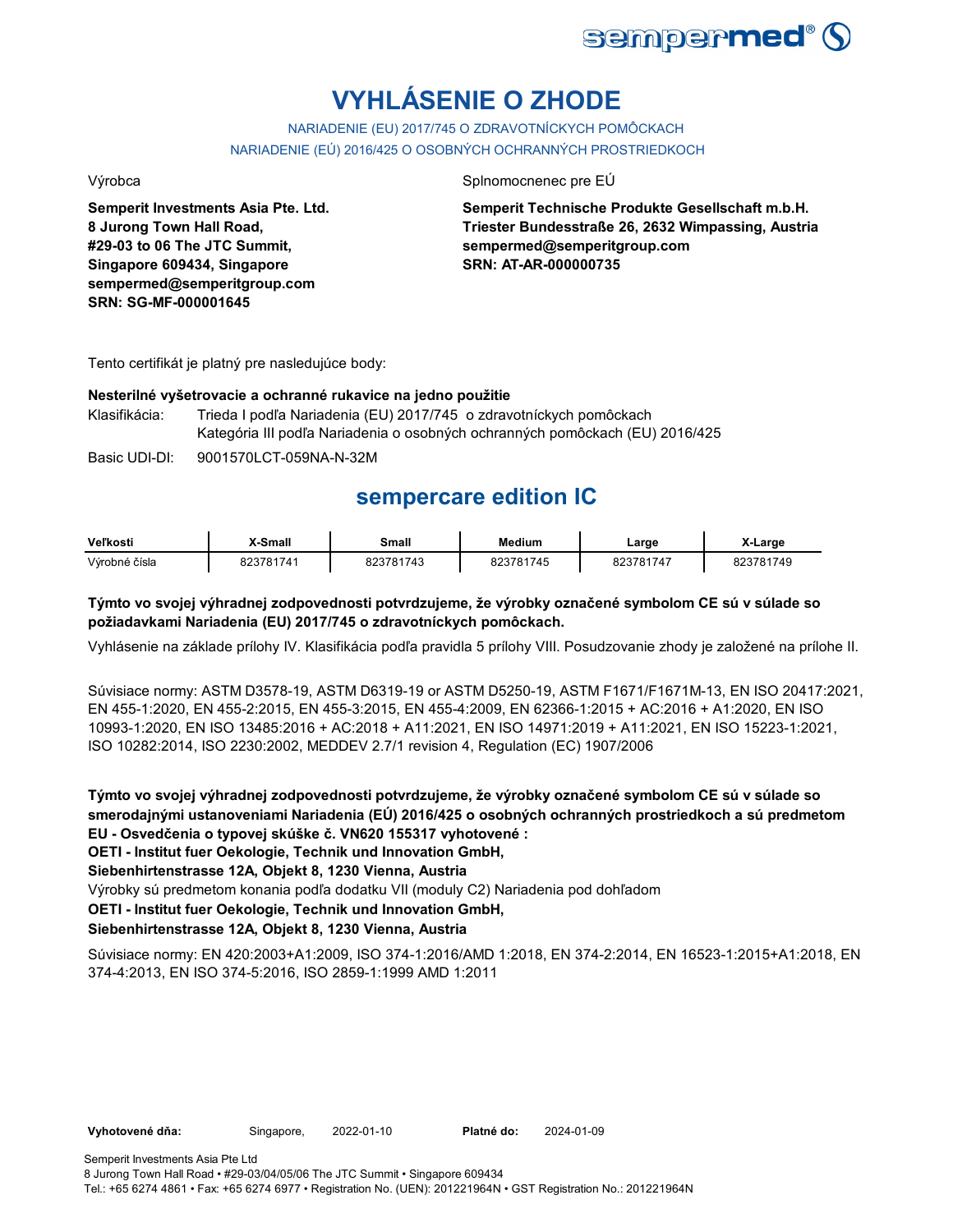

# **MEGFELELŐSÉGI NYILATKOZAT**

ORVOSTECHNIKAI ESZKÖZÖKRŐL SZÓLÓ (EU) 2017/745 RENDELET EGYÉNI VÉDŐESZKÖZÖKRŐL SZÓLÓ (EU) 2016/425 RENDELET

**Semperit Investments Asia Pte. Ltd. 8 Jurong Town Hall Road, #29-03 to 06 The JTC Summit, Singapore 609434, Singapore sempermed@semperitgroup.com SRN: SG-MF-000001645**

## Gyártó EU-meghatalmazott

**Semperit Technische Produkte Gesellschaft m.b.H. Triester Bundesstraße 26, 2632 Wimpassing, Austria sempermed@semperitgroup.com SRN: AT-AR-000000735**

Ez a tanúsítvány a következő termékekre érvényes:

# **Egyszer használatos, nem steril vizsgálati- és védőkesztyű**

I. osztály az orvostechnikai eszközökről szóló (EU) 2017/745 rendelet szerint III. kategória az egyéni védőeszközökről szóló (EU) 2016/425 rendelet szerint

Basic UDI-DI: 9001570LCT-059NA-N-32M

## **sempercare edition IC**

| <b>Méretek</b> | X-Small   | Small     | <b>Medium</b> | Large     | X-Large   |
|----------------|-----------|-----------|---------------|-----------|-----------|
| Cikkszámok     | 823781741 | 823781743 | 823781745     | 823781747 | 823781749 |

## **Ezennel kizárólagos felelősségünk mellett kijelentjük, hogy a CE jelzésű termékek eszközökről szóló (EU) 2017/745 rendelet alapvető előírásainak.**

Con la presente, dichiariamo sotto la nostra esclusiva responsabilità che il prodotto con marchio CE sopra descritto soddisfa i requisiti del regolamento sui dispositivi medici (UE) 2017/745 .

Alkalmazott szabványok: ASTM D3578-19, ASTM D6319-19 or ASTM D5250-19, ASTM F1671/F1671M-13, EN ISO 20417:2021, EN 455-1:2020, EN 455-2:2015, EN 455-3:2015, EN 455-4:2009, EN 62366-1:2015 + AC:2016 + A1:2020, EN ISO 10993-1:2020, EN ISO 13485:2016 + AC:2018 + A11:2021, EN ISO 14971:2019 + A11:2021, EN ISO 15223- 1:2021, ISO 10282:2014, ISO 2230:2002, MEDDEV 2.7/1 revision 4, Regulation (EC) 1907/2006

**Ezennel kizárólagos felelősségünk mellett kijelentjük, hogy a fent említett CE jelzésű termékek megfelelnek az egyéni védőeszközökre irányuló 2016/425/EU rendelet vonatkozó előírásainak és vonatkozik rájuk a megfelelő számú EU-típusvizsgálati tanúsítvány VN620 155317 kelt : OETI - Institut fuer Oekologie, Technik und Innovation GmbH, Siebenhirtenstrasse 12A, Objekt 8, 1230 Vienna, Austria**

**OETI - Institut fuer Oekologie, Technik und Innovation GmbH, Siebenhirtenstrasse 12A, Objekt 8, 1230 Vienna, Austria** A termékekre vonatkozik a rendelet VII. melléklete (C2 modul) szerinti eljárás a következő személy felügyelete mellett:

Alkalmazott szabványok: EN 420:2003+A1:2009, ISO 374-1:2016/AMD 1:2018, EN 374-2:2014, EN 16523- 1:2015+A1:2018, EN 374-4:2013, EN ISO 374-5:2016, ISO 2859-1:1999 AMD 1:2011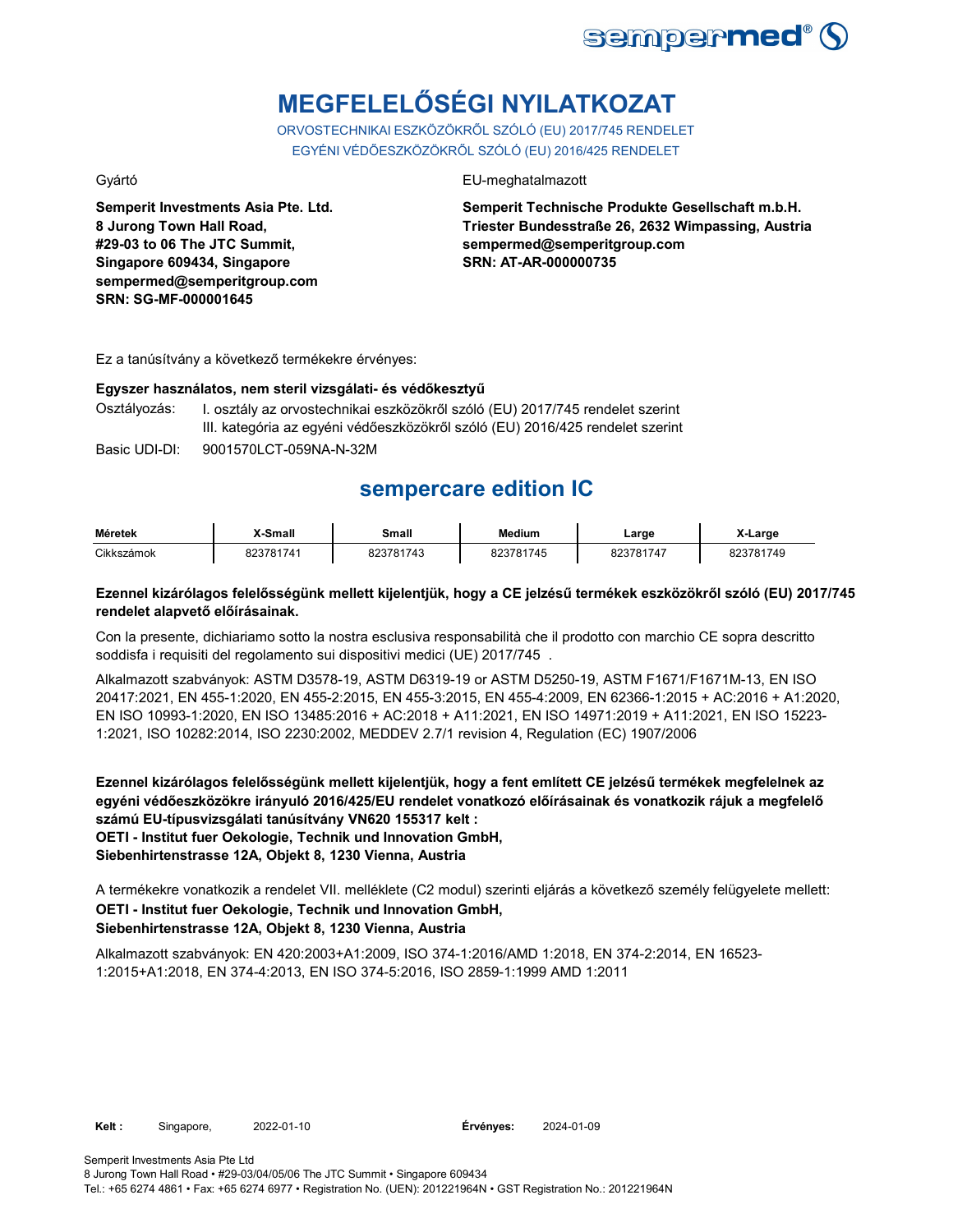

# **IZJAVA O SKLADNOSTI**

UREDBA O MEDICINSKIH PRIPOMOČKIH (EU) 2017/745/EGS UREDBA (EU) 2016/425 ZA OSEBNO VAROVALNO OPREMO

**Semperit Investments Asia Pte. Ltd. 8 Jurong Town Hall Road, #29-03 to 06 The JTC Summit, Singapore 609434, Singapore sempermed@semperitgroup.com SRN: SG-MF-000001645**

## Proizvajalec Pooblaščen zastopnik EU

**Semperit Technische Produkte Gesellschaft m.b.H. Triester Bundesstraße 26, 2632 Wimpassing, Austria sempermed@semperitgroup.com SRN: AT-AR-000000735**

To potrdilo velja za naslednje izdelke:

## **Nesterilne zaščitne rokavice in rokavice za preglede za enkratno uporabo**

Klasifikacija: Razred I v skladu z Uredbo o medicinskih pripomočkih (EU) 2017/745/EGS Kategorija III v skladu z Uredbo OVO (EU) 2016/425

Basic UDI-DI: 9001570LCT-059NA-N-32M

## **sempercare edition IC**

| Velikosti         | X-Small   | Small   | Medium    | ∟arge     | <b>-∟arge</b> |
|-------------------|-----------|---------|-----------|-----------|---------------|
| Številke izdelkov | 823781741 | 3781742 | :23781745 | 823781747 | 823781749     |

## **S to izključno odgovornostjo izjavljamo, da so izdelki z oznako CE v skladu z zahtevami Uredbe za medicinske pripomočke (EU) 2017/745.**

Izjava na podlagi Priloge IV. Razvrstitev v skladu s Prilogo VIII k Pravilniku 5. Ocenjevanje skladnosti temelji na Prilogi II.

Uporabljeni standardi: ASTM D3578-19, ASTM D6319-19 or ASTM D5250-19, ASTM F1671/F1671M-13, EN ISO 20417:2021, EN 455-1:2020, EN 455-2:2015, EN 455-3:2015, EN 455-4:2009, EN 62366-1:2015 + AC:2016 + A1:2020, EN ISO 10993-1:2020, EN ISO 13485:2016 + AC:2018 + A11:2021, EN ISO 14971:2019 + A11:2021, EN ISO 15223- 1:2021, ISO 10282:2014, ISO 2230:2002, MEDDEV 2.7/1 revision 4, Regulation (EC) 1907/2006

**S to izključno odgovornostjo izjavljamo, da so zgoraj navedeni izdelki z oznako CE v skladu z bistvenimi zahtevami Uredbe (EU) 2016/425 za osebno varovalno opremo in so predmet certifikata ES o pregledu tipa št. VN620 155317 izdano :**

**OETI - Institut fuer Oekologie, Technik und Innovation GmbH,** 

**Siebenhirtenstrasse 12A, Objekt 8, 1230 Vienna, Austria**

Izdelki so predmet postopka v skladu s Prilogo VII (modul C2) uredbe pod nadzorom

**OETI - Institut fuer Oekologie, Technik und Innovation GmbH,** 

## **Siebenhirtenstrasse 12A, Objekt 8, 1230 Vienna, Austria**

Uporabljeni standardi: EN 420:2003+A1:2009, ISO 374-1:2016/AMD 1:2018, EN 374-2:2014, EN 16523- 1:2015+A1:2018, EN 374-4:2013, EN ISO 374-5:2016, ISO 2859-1:1999 AMD 1:2011

**Izdano dne:** Singapore, 2022-01-10 **Veljavno do:** 2024-01-09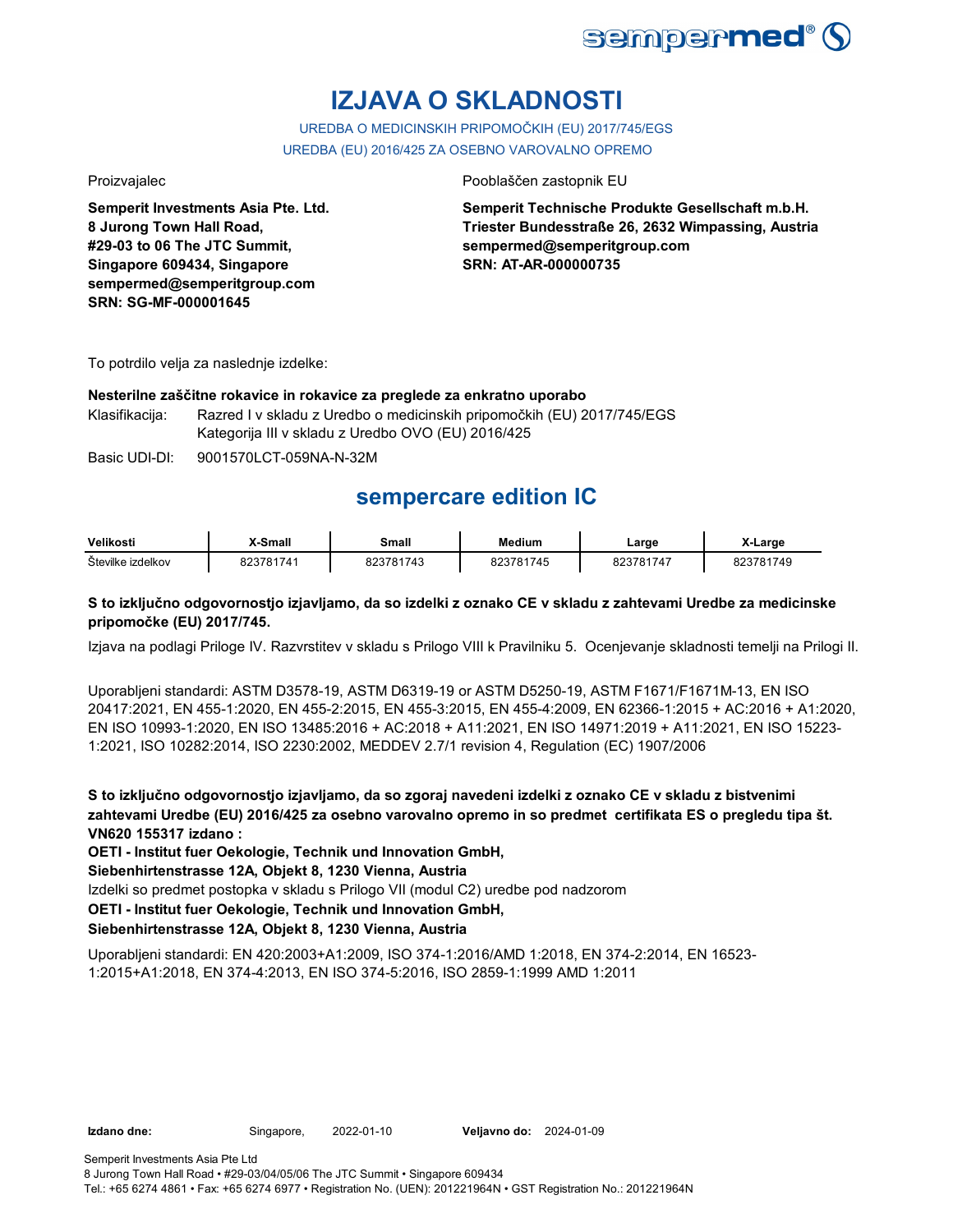

# **IZJAVA O SUKLADNOSTI**

UREDBA O MEDICINSKIM PROIZVODIMA (EU) 2017/745 UREDBA (EU) 2016/425 O OSOBNOJ ZAŠTITNOJ OPREMI

**Semperit Investments Asia Pte. Ltd. 8 Jurong Town Hall Road, #29-03 to 06 The JTC Summit, Singapore 609434, Singapore sempermed@semperitgroup.com SRN: SG-MF-000001645**

## Proizvođač Ovlašteni predstavnik u EU

**Semperit Technische Produkte Gesellschaft m.b.H. Triester Bundesstraße 26, 2632 Wimpassing, Austria sempermed@semperitgroup.com SRN: AT-AR-000000735**

Ovaj certifikat vrijedi za sljedeće proizvode:

## **Nesterilne zaštitne rukavice za pregled za jednokratnu uporabu**

Klasifikacija: Klasa I. prema Direktivi o medicinskim proizvodima (EU) 2017/745 Kategorija III. prema Uredbi o osobnoj zaštitnoj opremi (EU) 2016/425

Basic UDI-DI: 9001570LCT-059NA-N-32M

## **sempercare edition IC**

| Veličine    | X-Small   | Small            | <b>Medium</b> | ∟arge     | X-Large      |
|-------------|-----------|------------------|---------------|-----------|--------------|
| Br. artikla | 823781741 | $\sqrt{7}$ 81742 | 23781745      | 823781747 | 701749<br>nn |

## **Ovim putem izjavljujemo pod punom odgovornošću da su proizvodi s CE oznakom sukladni s zahtjevima Uredbe o medicinskim proizvodima (EU) 2017/745.**

Izjava se temelji na Prilogu IV. Klasifikacija prema pravilu 5, Prilog VIII. Ocjenjivanje sukladnosti prema Prilogu II.

Primijenjene norme: ASTM D3578-19, ASTM D6319-19 or ASTM D5250-19, ASTM F1671/F1671M-13, EN ISO 20417:2021, EN 455-1:2020, EN 455-2:2015, EN 455-3:2015, EN 455-4:2009, EN 62366-1:2015 + AC:2016 + A1:2020, EN ISO 10993-1:2020, EN ISO 13485:2016 + AC:2018 + A11:2021, EN ISO 14971:2019 + A11:2021, EN ISO 15223- 1:2021, ISO 10282:2014, ISO 2230:2002, MEDDEV 2.7/1 revision 4, Regulation (EC) 1907/2006

**Ovim putem izjavljujemo pod punom odgovornošću da su prethodno navedeni proizvodi s CE oznakom sukladni s mjerodavnim odredbama Uredbe (EU) 2016/425 o osobnoj zaštitnoj opremi i da su predmet EU certifikata o ispitivanju tipa br.VN620 155317 izdano :**

**OETI - Institut fuer Oekologie, Technik und Innovation GmbH,** 

**Siebenhirtenstrasse 12A, Objekt 8, 1230 Vienna, Austria**

Proizvodi podliježu postupku iz Dodatka VII. (modul C2) Uredbe pod nadzorom

**OETI - Institut fuer Oekologie, Technik und Innovation GmbH,** 

## **Siebenhirtenstrasse 12A, Objekt 8, 1230 Vienna, Austria**

Primijenjene norme: EN 420:2003+A1:2009, ISO 374-1:2016/AMD 1:2018, EN 374-2:2014, EN 16523-1:2015+A1:2018, EN 374-4:2013, EN ISO 374-5:2016, ISO 2859-1:1999 AMD 1:2011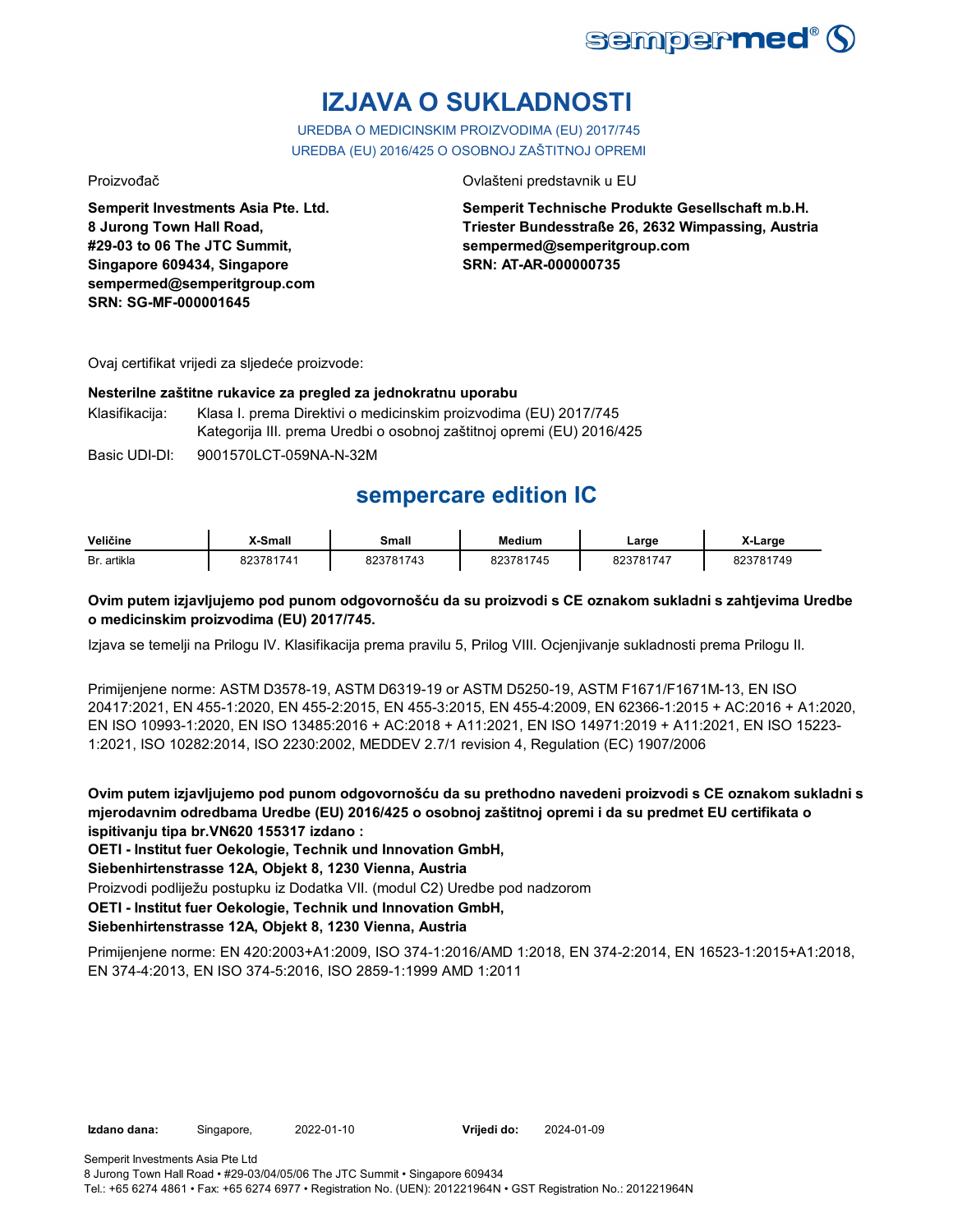

# **DEKLARACJA ZGODNOŚCI**

ROZPORZĄDZENIE W SPRAWIE WYROBÓW MEDYCZNYCH (UE) 2017/745 ROZPORZĄDZENIE W SPRAWIE ŚRODKÓW OCHRONY INDYWIDUALNEJ (UE) 2016/425

**Semperit Investments Asia Pte. Ltd. 8 Jurong Town Hall Road, #29-03 to 06 The JTC Summit, Singapore 609434, Singapore sempermed@semperitgroup.com SRN: SG-MF-000001645**

#### Producent **Autoryzowany przedstawiciel w UE**

**Semperit Technische Produkte Gesellschaft m.b.H. Triester Bundesstraße 26, 2632 Wimpassing, Austria sempermed@semperitgroup.com SRN: AT-AR-000000735**

Niniejszy certyfikat obowiązuje w odniesieniu do następującego produktu:

#### **Niesterylne rękawice medyczne i ochronne jednorazowego użytku**

Klasyfikacja: Klasa I zgodnie z rozporządzeniem (UE) 2017/745 w sprawie wyrobów medycznych Kategoria III zgodnie z rozporządzeniem (UE) 2016/425 w sprawie środków ochrony indywidualnej

Basic UDI-DI: 9001570LCT-059NA-N-32M

## **sempercare edition IC**

| Rozmiarv         | X-Small   | <b>Small</b> | <b>Medium</b> | Large     | X-Large   |
|------------------|-----------|--------------|---------------|-----------|-----------|
| Numerv artvkułów | 823781741 | 823781743    | 823781745     | 823781747 | 823781749 |

## **Niniejszym oświadczamy, na naszą wyłączną odpowiedzialność, że opisany powyżej produkt z oznakowaniem CE jest zgodny z wymogami rozporządzenia w sprawie wyrobów medycznych (UE) 2017/745.**

Deklaracja na podstawie załącznika IV. Klasyfikacja jest zgodna z zasadą 5, załącznik VIII. Ocenę zgodności przeprowadza się na podstawie załącznika II.

Zastosowane normy: ASTM D3578-19, ASTM D6319-19 or ASTM D5250-19, ASTM F1671/F1671M-13, EN ISO 20417:2021, EN 455-1:2020, EN 455-2:2015, EN 455-3:2015, EN 455-4:2009, EN 62366-1:2015 + AC:2016 + A1:2020, EN ISO 10993-1:2020, EN ISO 13485:2016 + AC:2018 + A11:2021, EN ISO 14971:2019 + A11:2021, EN ISO 15223- 1:2021, ISO 10282:2014, ISO 2230:2002, MEDDEV 2.7/1 revision 4, Regulation (EC) 1907/2006

**Na własną odpowiedzialność oświadczamy niniejszym, że opisany powyżej produkt z oznakowaniem CE jest zgodny z obowiązującymi przepisami rozporządzenia (UE) 2016/425 w sprawie środków ochrony indywidualnej i jest identyczny ze środkami ochrony indywidualnej, których dotyczy certyfikat badania typu UE nr VN620 155317 data przez:**

**OETI - Institut fuer Oekologie, Technik und Innovation GmbH,** 

**Siebenhirtenstrasse 12A, Objekt 8, 1230 Vienna, Austria**

Produkty podlegają procedurze określonej w załączniku VII (moduł C2) rozporządzenia pod nadzorem

**OETI - Institut fuer Oekologie, Technik und Innovation GmbH,** 

### **Siebenhirtenstrasse 12A, Objekt 8, 1230 Vienna, Austria**

Zastosowane normy: EN 420:2003+A1:2009, ISO 374-1:2016/AMD 1:2018, EN 374-2:2014, EN 16523-1:2015+A1:2018, EN 374-4:2013, EN ISO 374-5:2016, ISO 2859-1:1999 AMD 1:2011

**Data wydania:** Singapore, 2022-01-10 **Data ważności:** 2024-01-09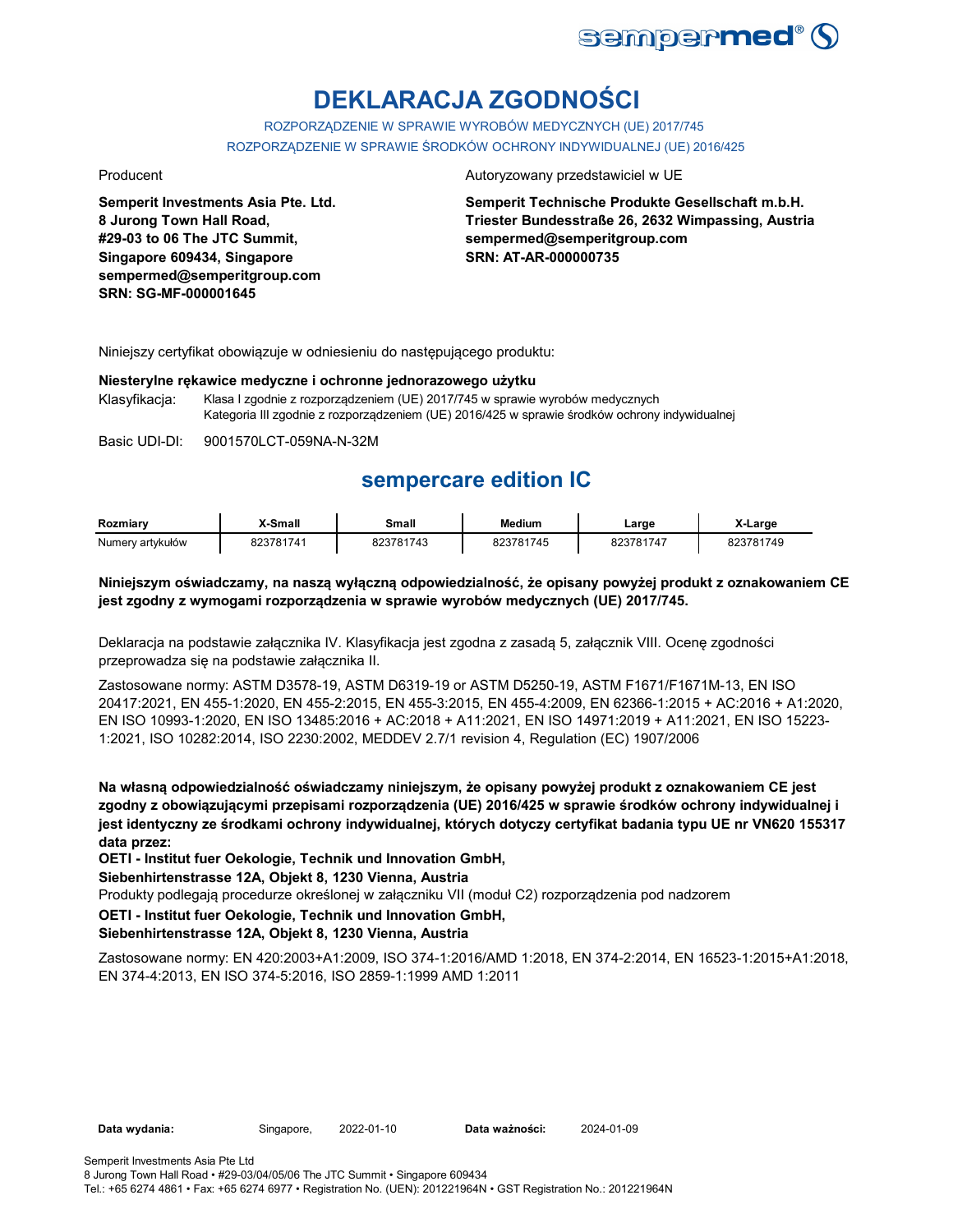

# **DECLARAȚIE DE CONFORMITATE**

REGULAMENTULUI PRIVIND PRODUSELE MEDICALE (EU) 2017/745 REGULAMENTULUI (EU) 2016/425 PENTRU ECHIPAMENTUL PERSONAL DE PROTECȚIE

**Semperit Investments Asia Pte. Ltd. 8 Jurong Town Hall Road, #29-03 to 06 The JTC Summit, Singapore 609434, Singapore sempermed@semperitgroup.com SRN: SG-MF-000001645**

## Producător Persoană împuternicită EU

**Semperit Technische Produkte Gesellschaft m.b.H. Triester Bundesstraße 26, 2632 Wimpassing, Austria sempermed@semperitgroup.com SRN: AT-AR-000000735**

Acest certificat este valabil pentru următoarele produse:

### **Mânușă de consult și de protecție nesterilă de unică folosință**

clasificare: Clasa I conform règlementi privind produsele medicale (EU) 2017/745 Categoria III conform ordonanței EPP (EU) 2016/425

Basic UDI-DI: 9001570LCT-059NA-N-32M

## **sempercare edition IC**

| mărimi               | X-Small | Small     | <b>Medium</b> | ∟arge     | X-Large   |
|----------------------|---------|-----------|---------------|-----------|-----------|
| Numerele de articole | 3781741 | 823781743 | 823781745     | 823781747 | 823781749 |

## **Prin prezenta confirmăm preluând toată responsabilitatea că produsele marcate CE corespund cerințelor din Regulamentului privind produsele medicale (EU) 2017/745 .**

Declarație bazată pe anexa IV. Clasificare în conformitate cu regula 5, anexa VIII. Evaluarea conformității se bazează pe anexa II.

Normele aplicate: ASTM D3578-19, ASTM D6319-19 or ASTM D5250-19, ASTM F1671/F1671M-13, EN ISO 20417:2021, EN 455-1:2020, EN 455-2:2015, EN 455-3:2015, EN 455-4:2009, EN 62366-1:2015 + AC:2016 + A1:2020, EN ISO 10993- 1:2020, EN ISO 13485:2016 + AC:2018 + A11:2021, EN ISO 14971:2019 + A11:2021, EN ISO 15223-1:2021, ISO 10282:2014, ISO 2230:2002, MEDDEV 2.7/1 revision 4, Regulation (EC) 1907/2006

**Prin prezenta confirmăm preluând toată responsabilitatea că produsele marcate CE indicate mai sus corespund cerințelor de bază (EU) 2016/425 pentru echipamente personale de protecție și acestea sunt obiectul certificării de tip CE nr. VN620 155317 eliberat prin:**

**OETI - Institut fuer Oekologie, Technik und Innovation GmbH,** 

**Siebenhirtenstrasse 12A, Objekt 8, 1230 Vienna, Austria**

Produsele sunt obiectul procedurii conform anexei VII (modulul C2) sub supravegherea

**OETI - Institut fuer Oekologie, Technik und Innovation GmbH,** 

## **Siebenhirtenstrasse 12A, Objekt 8, 1230 Vienna, Austria**

Normele aplicate: EN 420:2003+A1:2009, ISO 374-1:2016/AMD 1:2018, EN 374-2:2014, EN 16523-1:2015+A1:2018, EN 374-4:2013, EN ISO 374-5:2016, ISO 2859-1:1999 AMD 1:2011

8 Jurong Town Hall Road • #29-03/04/05/06 The JTC Summit • Singapore 609434 Tel.: +65 6274 4861 • Fax: +65 6274 6977 • Registration No. (UEN): 201221964N • GST Registration No.: 201221964N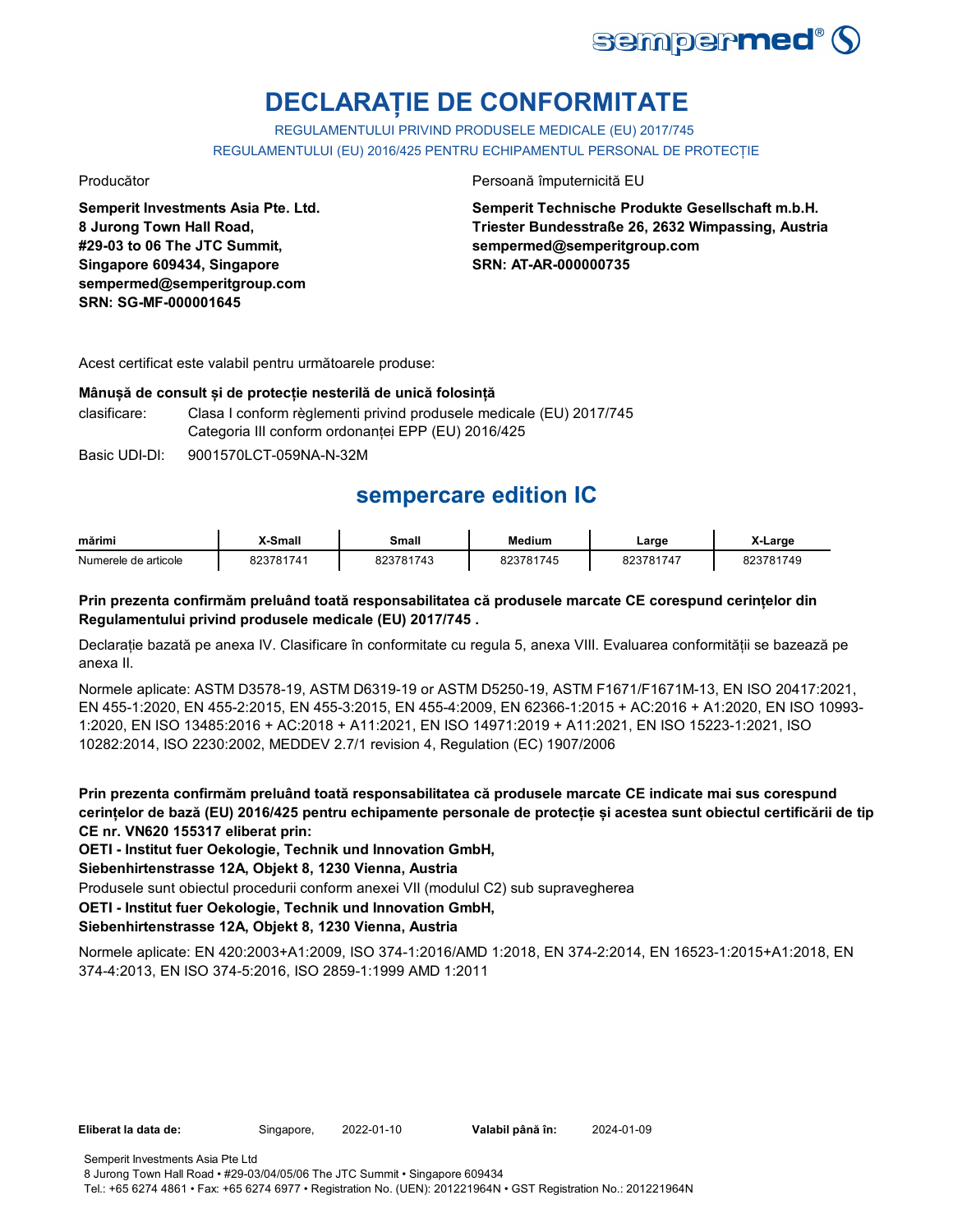

## **ΔΗΛΩΣΗ ΣΥΜΜΟΡΦΩΣΗΣ**

ΚΑΝΟΝΙΣΜΟΣ (EE) 2017/745 ΠΕΡΙ ΙΑΤΡΟΤΕΧΝΟΛΟΓΙΚΩΝ ΠΡΟΪΟΝΤΩΝ ΚΑΝΟΝΙΣΜΟΣ (ΕΕ) 2016/425 ΠΕΡΙ ΜΕΣΩΝ ΑΤΟΜΙΚΗΣ ΠΡΟΣΤΑΣΙΑΣ

**Semperit Investments Asia Pte. Ltd. 8 Jurong Town Hall Road, #29-03 to 06 The JTC Summit, Singapore 609434, Singapore sempermed@semperitgroup.com SRN: SG-MF-000001645**

### Κατασκευαστής Εξουσιοδοτημένος αντιπρόσωπος στην ΕΕ

**Semperit Technische Produkte Gesellschaft m.b.H. Triester Bundesstraße 26, 2632 Wimpassing, Austria sempermed@semperitgroup.com SRN: AT-AR-000000735**

Το παρόν πιστοποιητικό ισχύει για τα ακόλουθα προϊόντα:

## **Μη αποστειρωμένο γάντι εξέτασης και προστατευτικό γάντι μιας χρήσης**

Ταξινόμηση: Κατηγορία I σύμφωνα με την Κανονισμό (EU) 2017/745 περί ιατροτεχνολογικών προϊόντων Κατηγορία II σύμφωνα με τον Κανονισμό (ΕΕ) 2016/425 περί ΜΑΠ

Basic UDI-DI: 9001570LCT-059NA-N-32M

## **sempercare edition IC**

| Μενέθη            | X-Small   | Small     | <b>Medium</b> | ∟arge     | X-Large   |
|-------------------|-----------|-----------|---------------|-----------|-----------|
| Αριθμοί προϊόντος | 823781741 | 823781743 | 823781745     | 823781747 | 823781749 |

## **Δια του παρόντος βεβαιώνουμε υπεύθυνα ότι τα προϊόντα με σήμανση CE ικανοποιούν τις απαιτήσεις της Κανονισμός (EU) 2017/745 περί ιατροτεχνολογικών προϊόντων.**

Δήλωση με βάση το παράρτημα IV. Ταξινόμηση σύμφωνα με τον κανόνα 5, παράρτημα VIII. Η αξιολόγηση της συμμόρφωσης βασίζεται στο παράρτημα II.

Εφαρμοζόμενα πρότυπα: ASTM D3578-19, ASTM D6319-19 or ASTM D5250-19, ASTM F1671/F1671M-13, EN ISO 20417:2021, EN 455-1:2020, EN 455-2:2015, EN 455-3:2015, EN 455-4:2009, EN 62366-1:2015 + AC:2016 + A1:2020, EN ISO 10993-1:2020, EN ISO 13485:2016 + AC:2018 + A11:2021, EN ISO 14971:2019 + A11:2021, EN ISO 15223- 1:2021, ISO 10282:2014, ISO 2230:2002, MEDDEV 2.7/1 revision 4, Regulation (EC) 1907/2006

**Δια του παρόντος βεβαιώνουμε υπεύθυνα ότι τα ανωτέρω προϊόντα με σήμανση CE ικανοποιούν τις εφαρμοστέες διατάξεις του Κανονισμού (ΕΕ) 2016/425 περί μέσων ατομικής προστασίας και αποτελούν αντικείμενο του πιστοποιητικού εξέτασης τύπου ΕΕ με αρ. VN620 155317 εκδόθηκε : OETI - Institut fuer Oekologie, Technik und Innovation GmbH,** 

## **Siebenhirtenstrasse 12A, Objekt 8, 1230 Vienna, Austria**

Τα προϊόντα αποτελούν αντικείμενο της μεθόδου που ορίζεται στο Παράρτημα VII (ενότητα C2) του Κανονισμού υπό την επιτήρηση

## **OETI - Institut fuer Oekologie, Technik und Innovation GmbH,**

## **Siebenhirtenstrasse 12A, Objekt 8, 1230 Vienna, Austria**

Εφαρμοζόμενα πρότυπα: EN 420:2003+A1:2009, ISO 374-1:2016/AMD 1:2018, EN 374-2:2014, EN 16523- 1:2015+A1:2018, EN 374-4:2013, EN ISO 374-5:2016, ISO 2859-1:1999 AMD 1:2011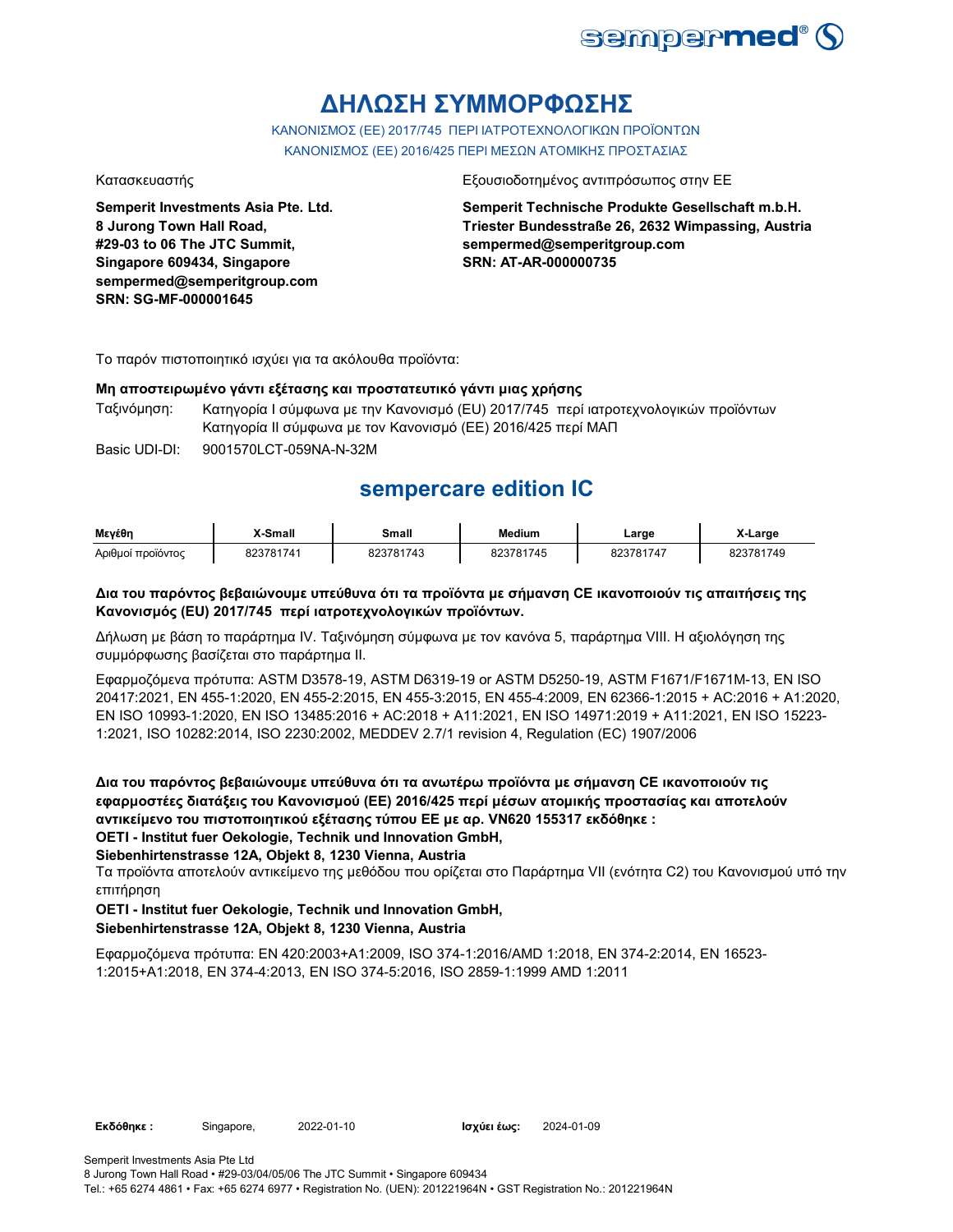

# **ДЕКЛАРАЦИЯ ЗА СЪВМЕСТИМОСТ НА**

РЕГЛАМЕНТ ЗА МЕДИЦИНСКИТЕ ПРОДУКТИ (EU) 2017/745 РЕГЛАМЕНТ (EU) 2016/425 ЗА ЛИЧНИТЕ ПРЕДПАЗНИ СРЕДСТВА

**Semperit Investments Asia Pte. Ltd. 8 Jurong Town Hall Road, #29-03 to 06 The JTC Summit, Singapore 609434, Singapore sempermed@semperitgroup.com SRN: SG-MF-000001645**

#### Производител Упълномощен представител в ЕС

**Semperit Technische Produkte Gesellschaft m.b.H. Triester Bundesstraße 26, 2632 Wimpassing, Austria sempermed@semperitgroup.com SRN: AT-AR-000000735**

Настоящият сертификат важи за следните продукти:

## **Нестерилна ръкавица за преглед и предпазна ръкавици за еднократна употреба**

Класификация: Клас I съгл. Регламент за медицинските продукти (EU) 2017/745

Категория III съгл. Регламент за ЛПС (EU) 2016/425

Basic UDI-DI: 9001570LCT-059NA-N-32M

## **sempercare edition IC**

| Размери              | X-Small   | Small     | <b>Medium</b> | _arge     | X-Large   |
|----------------------|-----------|-----------|---------------|-----------|-----------|
| Номера на артикулите | 823781741 | 823781743 | 823781745     | 823781747 | 823781749 |

## **С настоящето потвърждаваме при самостоятелна отговорност, че продуктите с маркировка СЕ съответстват на изисквания от Регламент за медицинските продукти (EU) 2017/745.**

Декларация въз основа на приложение IV. Класификация съгласно правило 5, приложение VIII. Оценката на съответствието се основава на приложение II.

Приложими норми: ASTM D3578-19, ASTM D6319-19 or ASTM D5250-19, ASTM F1671/F1671M-13, EN ISO 20417:2021, EN 455-1:2020, EN 455-2:2015, EN 455-3:2015, EN 455-4:2009, EN 62366-1:2015 + AC:2016 + A1:2020, EN ISO 10993- 1:2020, EN ISO 13485:2016 + AC:2018 + A11:2021, EN ISO 14971:2019 + A11:2021, EN ISO 15223-1:2021, ISO 10282:2014, ISO 2230:2002, MEDDEV 2.7/1 revision 4, Regulation (EC) 1907/2006

## **С настоящето потвърждаваме при самостоятелна отговорност, че горепосочените продукти с маркировка СЕ съответстват на съществените разпоредби на Регламент (EU) 2016/425 за личните предпазни средства и са предмет на сертификата на ЕС за изследване на типа Nr. VN620 155317 издадено чрез:**

**OETI - Institut fuer Oekologie, Technik und Innovation GmbH,** 

**Siebenhirtenstrasse 12A, Objekt 8, 1230 Vienna, Austria**

Продуктите са предмет на процедурата съгл. Анекс VII (Модул С2) от Регламента под надзора на

**OETI - Institut fuer Oekologie, Technik und Innovation GmbH,** 

## **Siebenhirtenstrasse 12A, Objekt 8, 1230 Vienna, Austria**

Приложими норми: EN 420:2003+A1:2009, ISO 374-1:2016/AMD 1:2018, EN 374-2:2014, EN 16523-1:2015+A1:2018, EN 374-4:2013, EN ISO 374-5:2016, ISO 2859-1:1999 AMD 1:2011

**Издадено на:** Singapore, 2022-01-10 **Важи до:** 2024-01-09